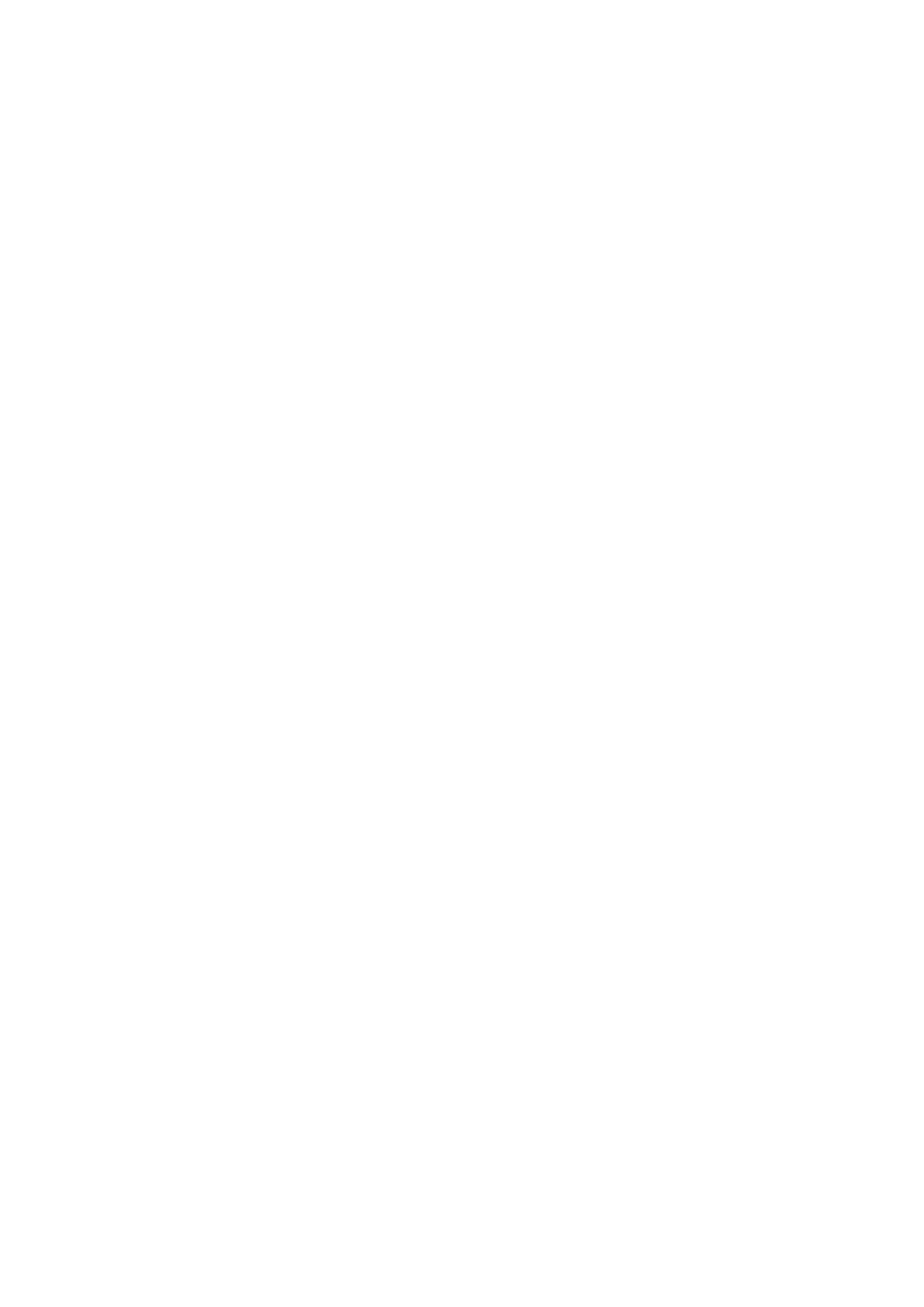# **Strategic Environmental Assessment Screening Report**

**Proposed Amendment to Carrick-on-Shannon Local Area Plan 2010 - 2019**



Planning & Environmental Consultants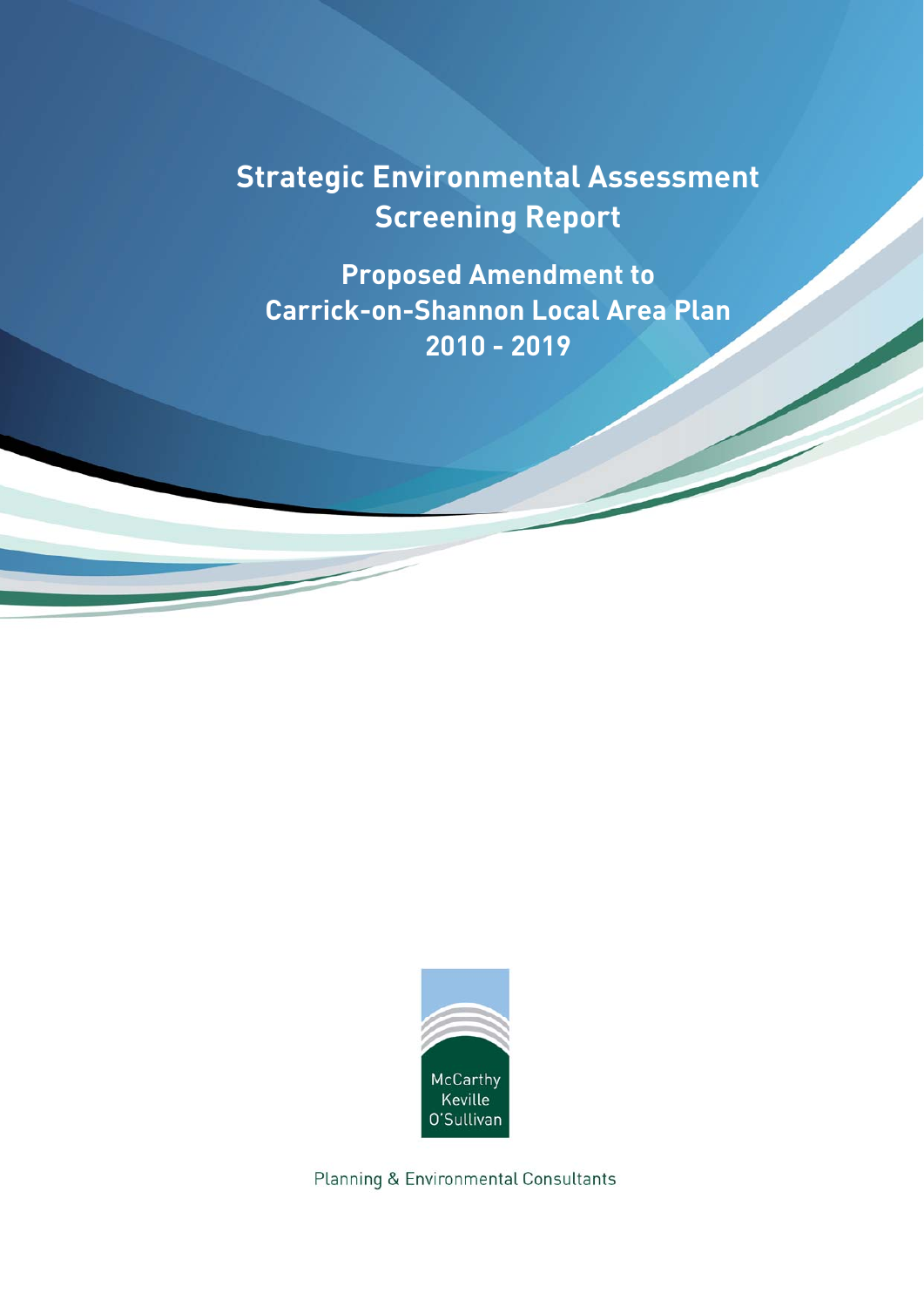# **DOCUMENT DETAILS**

| Client:                | <b>Leitrim County Council</b>                                                                                                          |  |
|------------------------|----------------------------------------------------------------------------------------------------------------------------------------|--|
| Project title:         | Leitrim CDP Variation - SEA & AA<br>Screening                                                                                          |  |
| <b>Project Number:</b> | 170417                                                                                                                                 |  |
| <b>Document Title:</b> | <b>SEA Screening Report</b>                                                                                                            |  |
| Doc. File Name:        | SEA Screening Carrick LAP F - 170417 -<br>2018.02.16                                                                                   |  |
| <b>Prepared By:</b>    | McCarthy Keville O'Sullivan Ltd.<br><b>Planning &amp; Environmental Consultants</b><br>Block 1, G.F.S.C.<br>Moneenageisha Road, Galway |  |



# Document Issue:

| <b>Rev</b> |       |            | Status   Issue Date   Document File Name                    |    | Author(s) Approved By: |
|------------|-------|------------|-------------------------------------------------------------|----|------------------------|
| 01         | Final | 16/02/2018 | <b>SEA Screening Carrick LAP F -</b><br>170417 - 2018.02.16 | LM | <b>MW</b>              |
|            |       |            |                                                             |    |                        |
|            |       |            |                                                             |    |                        |
|            |       |            |                                                             |    |                        |
|            |       |            |                                                             |    |                        |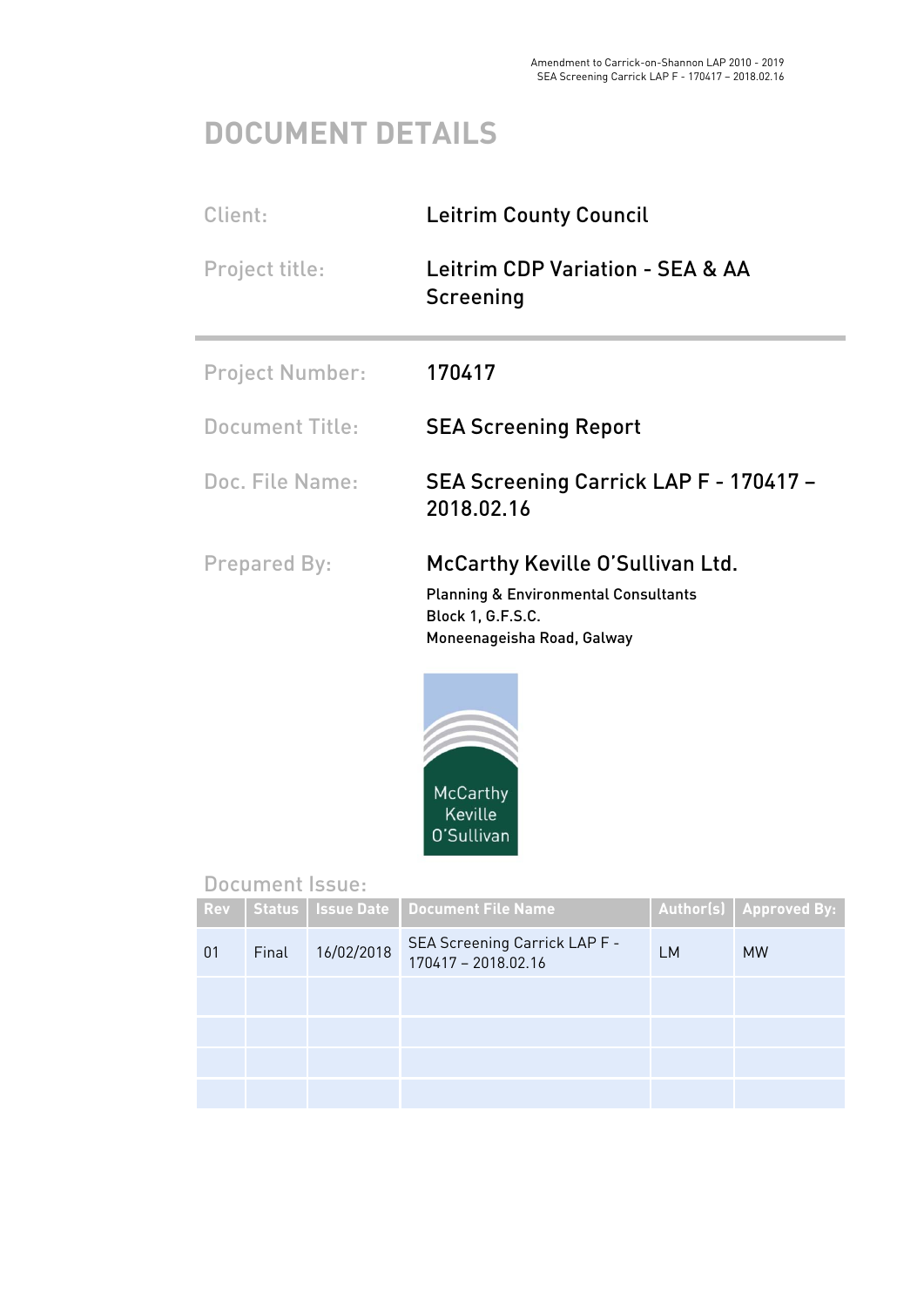# **Table of Contents**

| $\mathbf 1$ |               |                                                             |  |
|-------------|---------------|-------------------------------------------------------------|--|
| $2^{\circ}$ |               | Proposed Amendment of Carrick-on-Shannon LAP 2010 - 2019  3 |  |
|             | 2.1           |                                                             |  |
|             | $2.2^{\circ}$ |                                                             |  |
| 3           |               |                                                             |  |
|             | 3.1           |                                                             |  |
|             | 3.2           |                                                             |  |
| 4           |               | Consultation with Statutory Environmental Authorities 12    |  |
| 5.          |               |                                                             |  |
|             | 5.1           |                                                             |  |
|             | 5.2           |                                                             |  |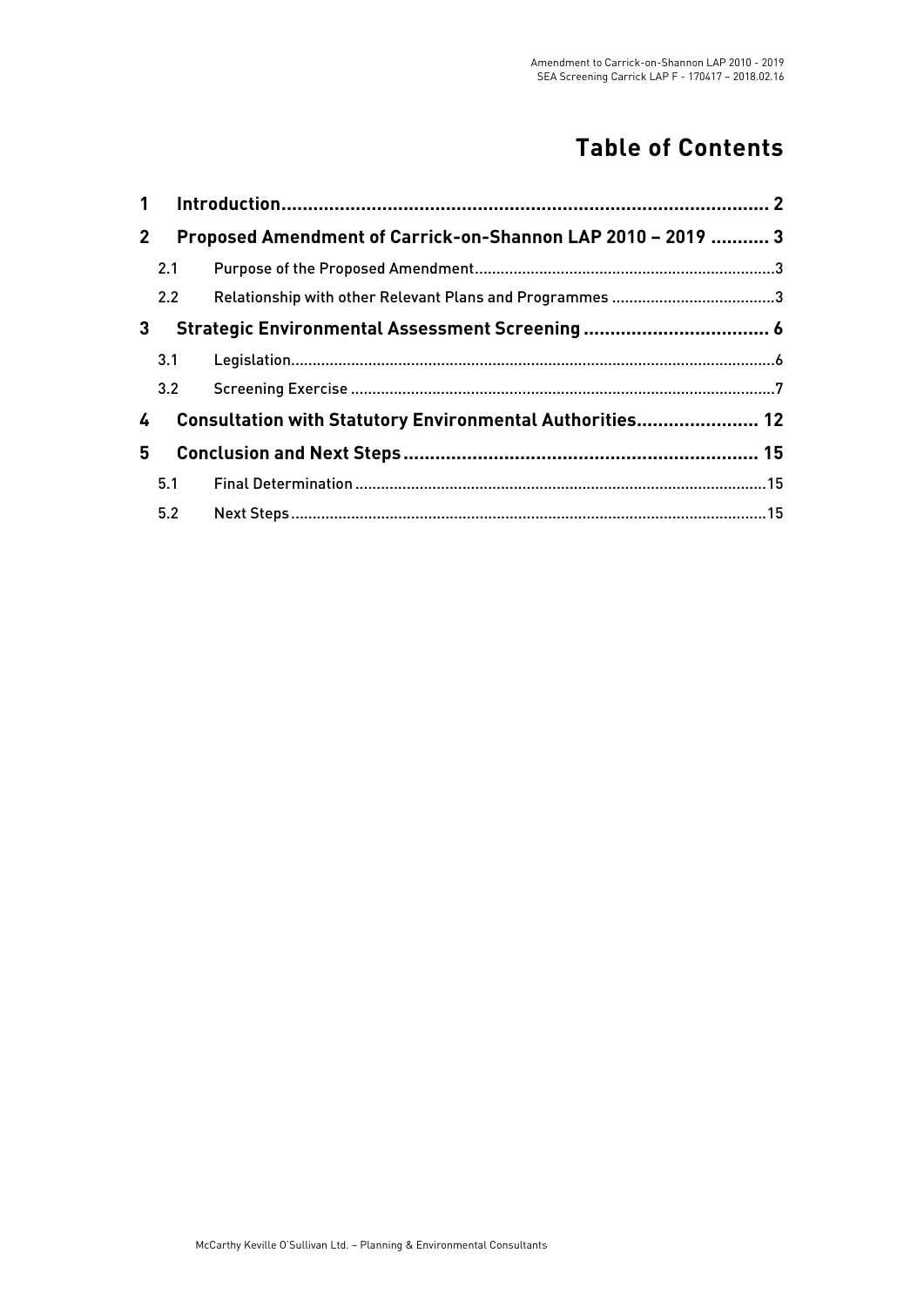# **1 INTRODUCTION**

The Carrick-on-Shannon Local Area Plan (LAP) 2010 – 2019 sets a framework for the planned, coordinated and sustainable development of Carrick-on-Shannon, and for the protection, conservation and enhancement of its natural and man-made environment. The LAP provides guidance in the form of policies and objectives for the development of social, physical and environmental infrastructure in a sustainable manner for Carrick-on-Shannon. In conjunction with the Leitrim County Development Plan 2015 – 2021, the Carrick-on-Shannon LAP provides the statutory basis for the consideration by Leitrim County Council of applications for planning permission within the LAP plan area.

Strategic Environmental Assessment is the formal, systematic evaluation of the likely significant environmental effects of implementing a plan or programme, or modification to a plan or programme, before a decision is made to adopt it. Under the requirements of the Strategic Environmental Assessment (SEA) Directive (2001/42/EC), transposed onto Irish legislation by the European Communities (Environmental Assessment of Certain Plans and Programmes) Regulations 2004 – 2011, certain plans or programmes are subject to SEA prior to their adoption and implementation. Screening is the process for determining whether a particular plan or programme, other than those for which SEA is mandatory, would be likely to have significant environmental effects, and therefore warrants SEA.

Under Section 18 of the Planning and Development Act 2000 (as amended), Leitrim County Council intends to amend the Carrick-on-Shannon LAP 2010 – 2019, to make provision for a policy framework for implementation of the Vacant Site Levy, introduced under the Urban Regeneration and Housing Act 2015. Under the requirements of the Planning and Development (SEA) (Amendment) Regulations 2011, a Proposed Amendment to a Local Area Plan is required to be screened for SEA.

McCarthy Keville O'Sullivan (MKO) has been appointed by Leitrim County Council to conduct a screening exercise for the Proposed Amendment, to determine if SEA is required prior to its adoption. This report presents the results of the SEA Screening exercise carried out in relation to the Proposed Amendment of the Carrick-on-Shannon LAP 2010 – 2019.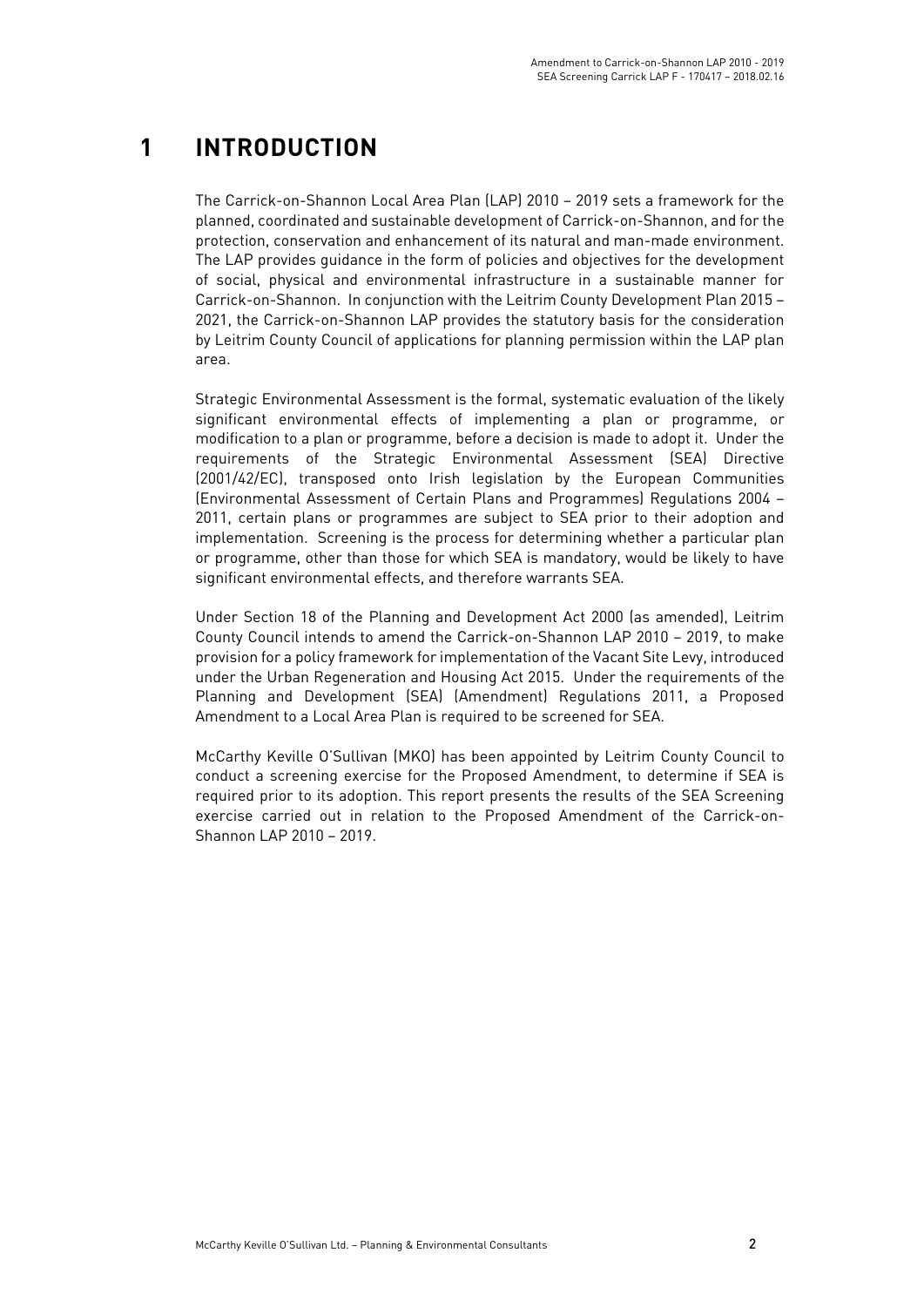# **2 PROPOSED AMENDMENT OF CARRICK-ON-SHANNON LAP 2010 – 2019**

### **2.1 Purpose of the Proposed Amendment**

The Proposed Amendment to the Carrick-on-Shannon LAP 2010 – 2019 is intended to provide a policy framework for implementation of the Vacant Site Levy. The Urban Regeneration and Housing Act 2015 introduced the Vacant Site Levy as a site activation measure, to ensure that vacant or underutilised land in urban areas is brought into beneficial use, while also ensuring that a more efficient return on State-provided enabling infrastructure and helping to counter unsustainable urban sprawl. The Levy is intended to incentivise the development of vacant or idle sites in urban areas identified by planning authorities as "regeneration land" or "residential land", with a view to bringing such sites into beneficial use.

The Proposed Amendment to the LAP reflects the Proposed Variation to the Leitrim County Development Plan (CDP) 2015 – 2021, which is also proposed (and has been screened separately for SEA requirement) to strengthen the policy context for implementation of the Vacant Site Levy. The Levy makes provision for the active and efficient use of unused or underused zoned lands served by existing public infrastructure and facilities. The Levy can be imposed by Leitrim County Council under certain conditions in designated areas i.e. where sites remain vacant and site owners / developers fail to bring forward reasonable proposals without good reason for the development / reuse of such property in line with the provisions of the relevant Local Area Plan or County Development Plan. Leitrim County Council will implement the Vacant Site Levy as provided for in the Urban Regeneration and Housing Act 2015 and in accordance with the requirements set out in the Department of Environment, Community and Local Government's Circular Letter PL7/2016 ('Re: Implementation of the Vacant Site Levy as provided for in the Urban Regeneration and Housing Act 2015', July 2016).

The Proposed Amendment to the Carrick-on-Shannon LAP encompasses the following policy changes:

- **Include additional Policy 3.1** in relation to implementation of the Vacant Site Levy under the heading of *'Housing and Residential Polices'*.
- Include new Objective 4.3e in relation to implementation of the Vacant Site Levy under the heading of 'Urban Regeneration and Renewal Objectives'.

### **2.2 Relationship with other Relevant Plans and Programmes**

The Carrick-on-Shannon LAP 2010 – 2019 sits within a hierarchy of legislation, plans, programmes and strategies, which include international, EU, national, regional and local levels. The principle requirements in relation to international Plans and Programmes have been incorporated into the national and regional Plans and Programmes. The LAP must comply with relevant higher-level legislation, plans and strategic actions and may, in turn, guide lower level strategic actions.

The Carrick-on-Shannon LAP was prepared with cognisance of the relevant spatial planning policies and objectives of the Leitrim County Development Plan 2009 – 2015 (i.e. the CDP in place at the time of its preparation), which was subject to SEA prior to its adoption. The Carrick-on-Shannon LAP is also required to comply with the current County Development Plan 2015 – 2021, which was also subject to SEA.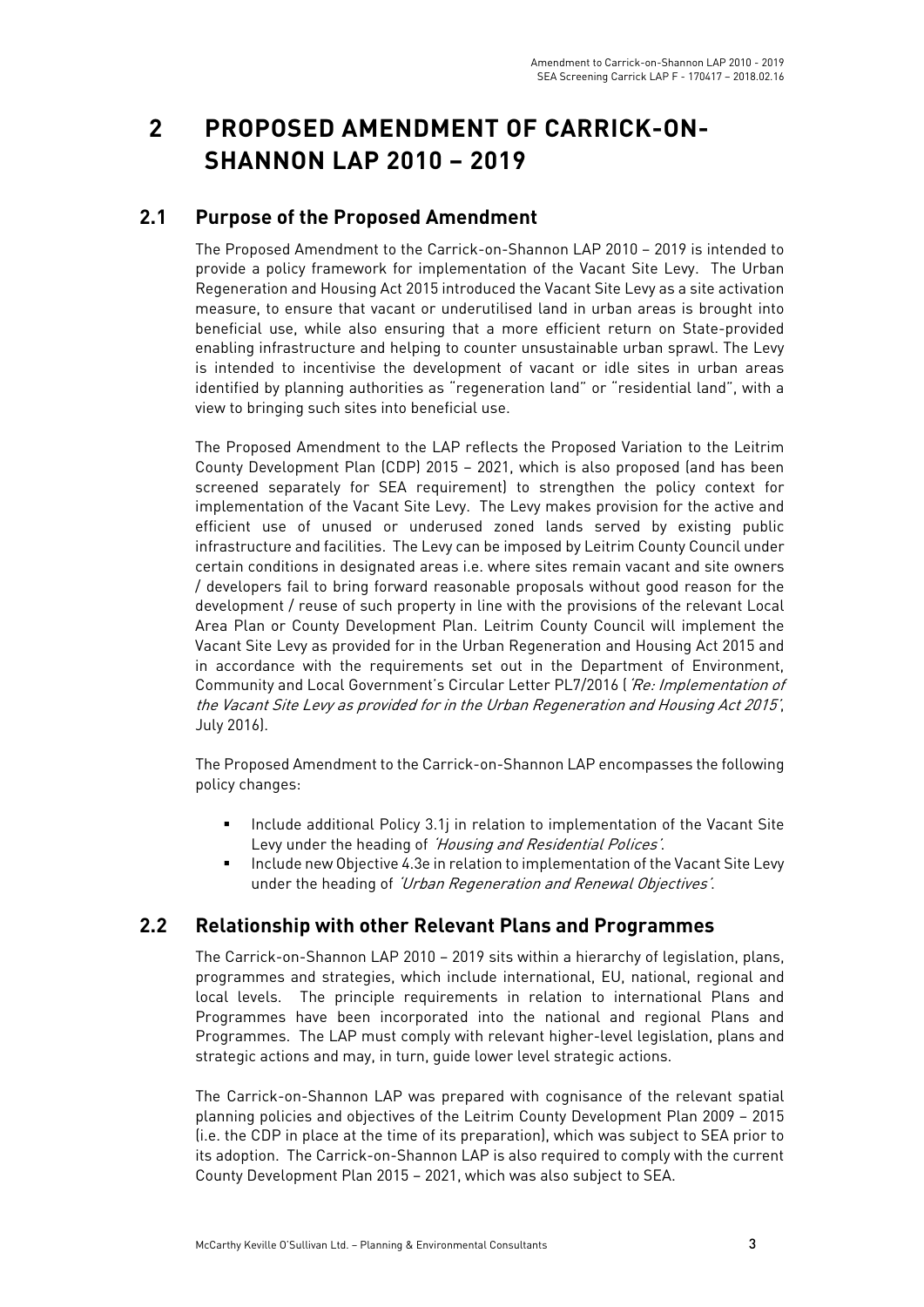The SEA Environmental Report for the County Development Plan provides an overview of the plans and programmes with which the CDP, and thus the LAP, interacts, including the following:

#### **International and European Plans/Programmes:**

- Strategic Environmental Assessment (SEA) Directive 2001/42/EEC
- Directive 92/43/EEC on the conservation of natural habitats and of wild fauna and flora
- Convention on Wetlands of International Importance 1971 (amended 1982 and 1987) (Ramsar Convention)
- Directive 79/409/EEC on the conservation of wild birds
- UN Convention on Biological Diversity
- **Bern Convention on the Conservation of European Wildlife and Natural** Habitats (1979)
- Pan-European Biological and Landscape Diversity Strategy (1995)
- **European Biodiversity Strategy (1998)**
- **Filter Freshwater Fish Directive (78/659/EEC)**
- EU Thematic Strategy for Soil Protection
- Directive 2000/60/EC Water Framework Directive
- **Directive 2007/60/EC Flood Risk Management Assessment and Management** of Flood Risk
- **EU Drinking Water directive (98/83/EC)**
- **EU Nitrates Directive (91/676/EEC)**
- **EU Groundwater Directive (1980/68/EEC)**
- EU Surface Water Directive (75/440/EEC)
- EU Urban Wastewater Directive (91/271/EEC)
- **EU bathing Water Directive (76/160/EEC)**
- EU Dangerous Substances in Water Directive (79/464/EEC)
- **European Climate Change Programme Aims to reduce emissions;**
- Kyoto Protocol (1997)
- **Directive 200192/92/EC Energy performance of buildings**
- Air Framework Directive, Directive on Air Quality
- Assessment and Management (Framework Directive) (1996/62/EC)
- Directive on national emission ceilings for certain atmospheric pollutants (2001/81/EC)
- Directive 99/31/EC Landfill Directive
- Directive 2002/96/EC, The WEEE Directive on waste electrical and electronic equipment
- Granada Convention for Protection of the Architectural Heritage of Europe 1985
- European Convention for Protection of the Architectural Heritage of Europe 1992
- **European Landscape Convention (2000)**
- European Strategy for Sustainable Development (2006)
- 6th Environmental Action Plan of the European Community (2002)
- The EU Environment and Health Strategy 2004- 2010
- Agenda 21 (1992). Action for Sustainable Development
- 'The Gothenburg Strategy' Communication from the Commission on Sustainable Europe for a Better World 2001
- EU 'Air Framework Directive' Directive on Air Quality Assessment and Management (Framework Directive) (1996/62/EC)
- EU Directive on National Emission Ceilings for Certain Atmospheric Pollutants WHO Air Quality Guidelines (1999).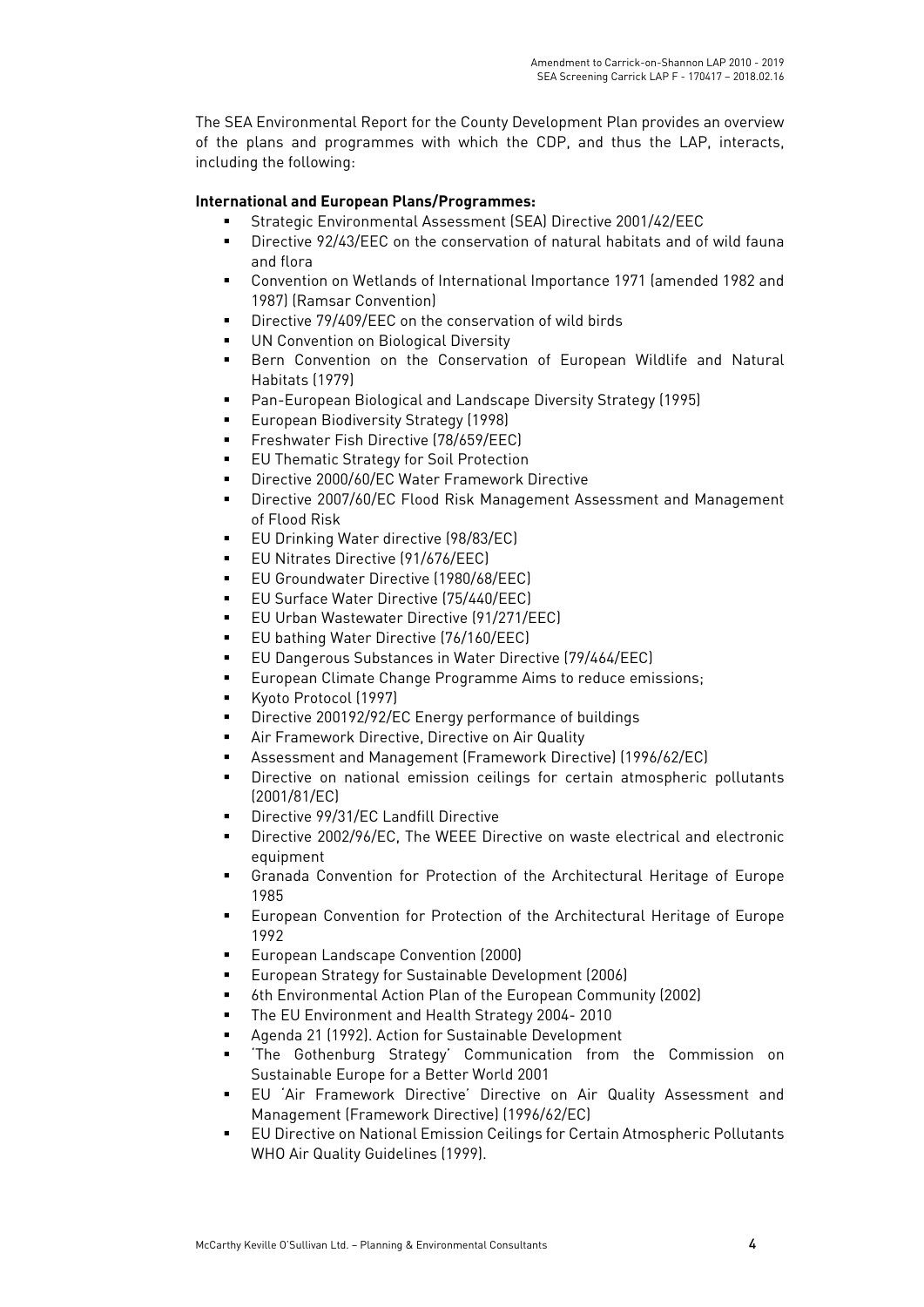#### **National Plans/Programmes:**

- National Development Plan 2007 2013
- Our Sustainable Future A Framework for Sustainable Development in Ireland (DECLG, 2012)
- National Biodiversity Plan: Action for Biodiversity 2011 2016
- National Climate Change Strategy 2007 2012
- National Renewable Energy Action Plan National Action Plan for Social Inclusion 2007 – 2016
- National Heritage Plan 2002
- **National Landscape Strategy**
- Food Harvest 2020– A Vision for Irish Agri-food and fisheries
- Putting People First An action programme for Effective Local Government
- **EXECO FIGUREY** Supporting Economic Recovery and Jobs Locally
- Regional Plans/Programmes
- Regional Planning Guidelines for the Border Region 2010-2022
- River Basin District Management Plan 2009 2015
- Replacement Waste Management Plan for the Connacht Region 2006 2011
- Draft Regional Strategic Framework for the Central Border Region:

#### **Other Relevant Documents include:**

- **Leitrim County Council Corporate Plan 2014-2019**
- Leitrim Local Economic and Community Plan 2015-2021
- **EXECUTE:** Leitrim County Development Plan 2009 2015
- **Leitrim County Development Plan 2015 2021**
- Urban Framework Plans for Ballinamore, Drumshanbo, Manorhamilton and Mohill
- Social, Economic and Cultural Strategy for Co. Leitrim 2002 2012
- Carrick on Shannon Vision 2020.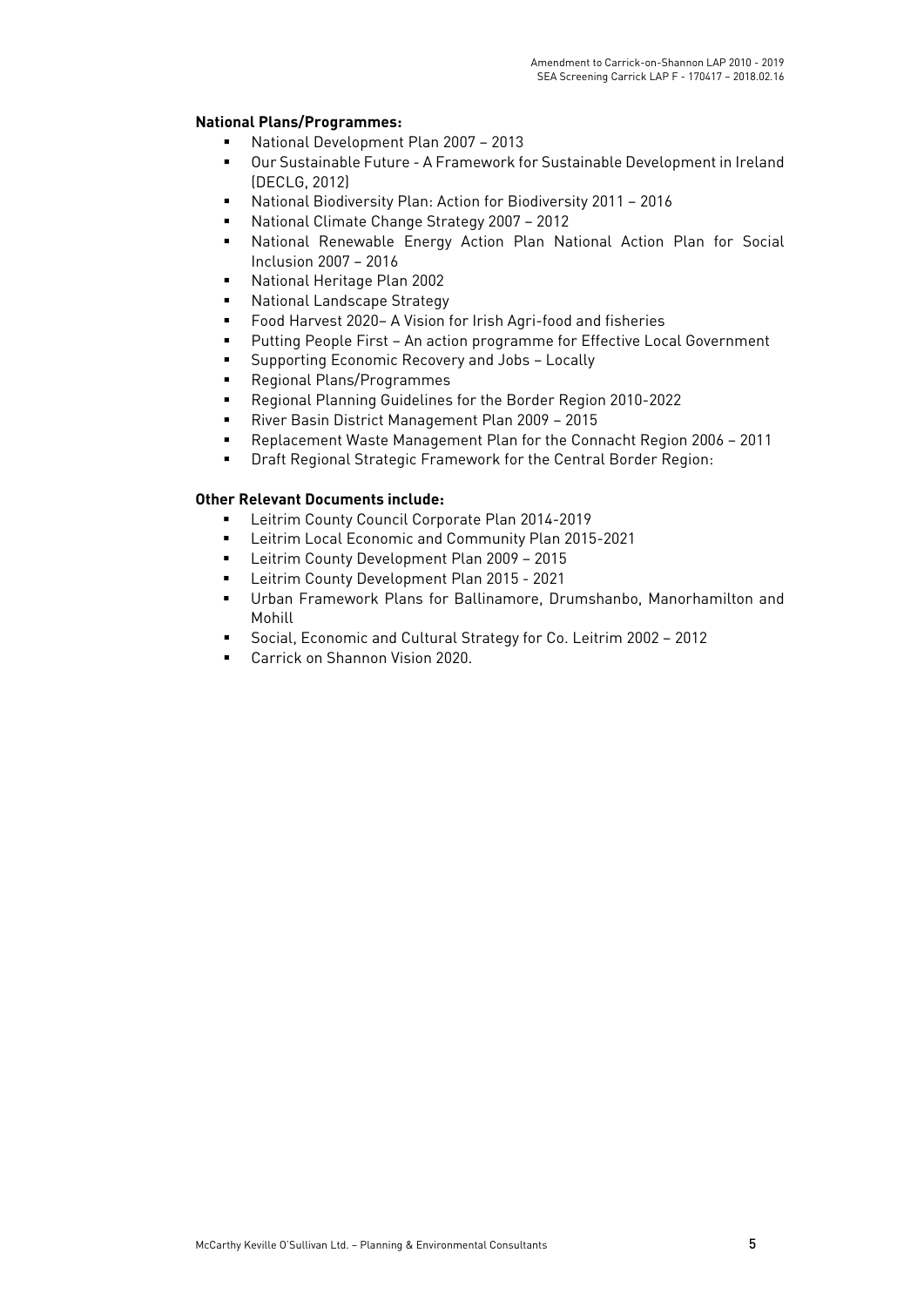# **3 STRATEGIC ENVIRONMENTAL ASSESSMENT SCREENING**

### **3.1 Legislation**

The European Union Strategic Environmental Assessment (SEA) Directive (2001/42/EC) requires an environmental assessment be carried out for all plans/programmes, or amendments to plans/programmes, which are prepared for certain specified sectors. For other plans/programmes that do not meet the requirement for mandatory SEA, the screening procedure is carried out to determine whether the plan/programme, or amendment to same, is likely to have significant environmental effects. If significant effects are identified, an SEA of the plan/programme or amendment to the plan/programme is required.

The SEA Directive is transposed onto Irish legislation by the Planning and Development (SEA) Regulations 2004 (SI No. 436 of 2004), as amended by the Planning and Development (SEA) (Amendment) Regulations 2011 (SI No. 201 of 2011) ('the Regulations').

SEA is a mandatory requirement for the preparation or amendment of Local Area Plans for an area with a population of 5,000 or more persons (Article 8 (14B) of the SEA Regulations (as amended)). The population of Carrick-on-Shannon town recorded during the 2016 Census was 4,062 persons, which also includes the area of Cortober (located within the administrative area of Co. Roscommon). The population of Carrickon-Shannon within the Co. Leitrim administrative area is therefore below the SEA threshold of 5,000 persons. The projected population of Carrick-on-Shannon as per the County Core Strategy is 4,100 persons by 2021.

In determining the need for SEA of an amendment to a Local Area Plan, where mandatory SEA is not required, Article 8 (14A) (2) of the Regulations states:

"Where a planning authority proposes to prepare or amend a local area plan referred to in sub-article (1), the planning authority shall, prior to giving notice under section 20(3) of the Act, consider whether or not implementation of the local area plan or amended plan would be likely to have significant effects on the environment, taking account of relevant criteria set out in Schedule 2A."

The relevant Schedule 2A criteria are presented in Section 3.1.1 below. Under the provisions of Article 14A, and following the appropriate consultation period, Leitrim County Council is required to determine whether implementation of the Proposed Amendment would be likely to having significant effects on the environment.

This final determination takes into account the Schedule 2A criteria and the submissions received from the prescribed environmental authorities (see Section 4 of this document for details of this consultation).

#### **3.1.1 SEA Screening Criteria**

The SEA screening procedure is based on criteria set out in Annex II of the SEA Directive and Schedule 2A of the Planning and Development (Strategic Environmental Assessment) Regulations 2004, as presented below: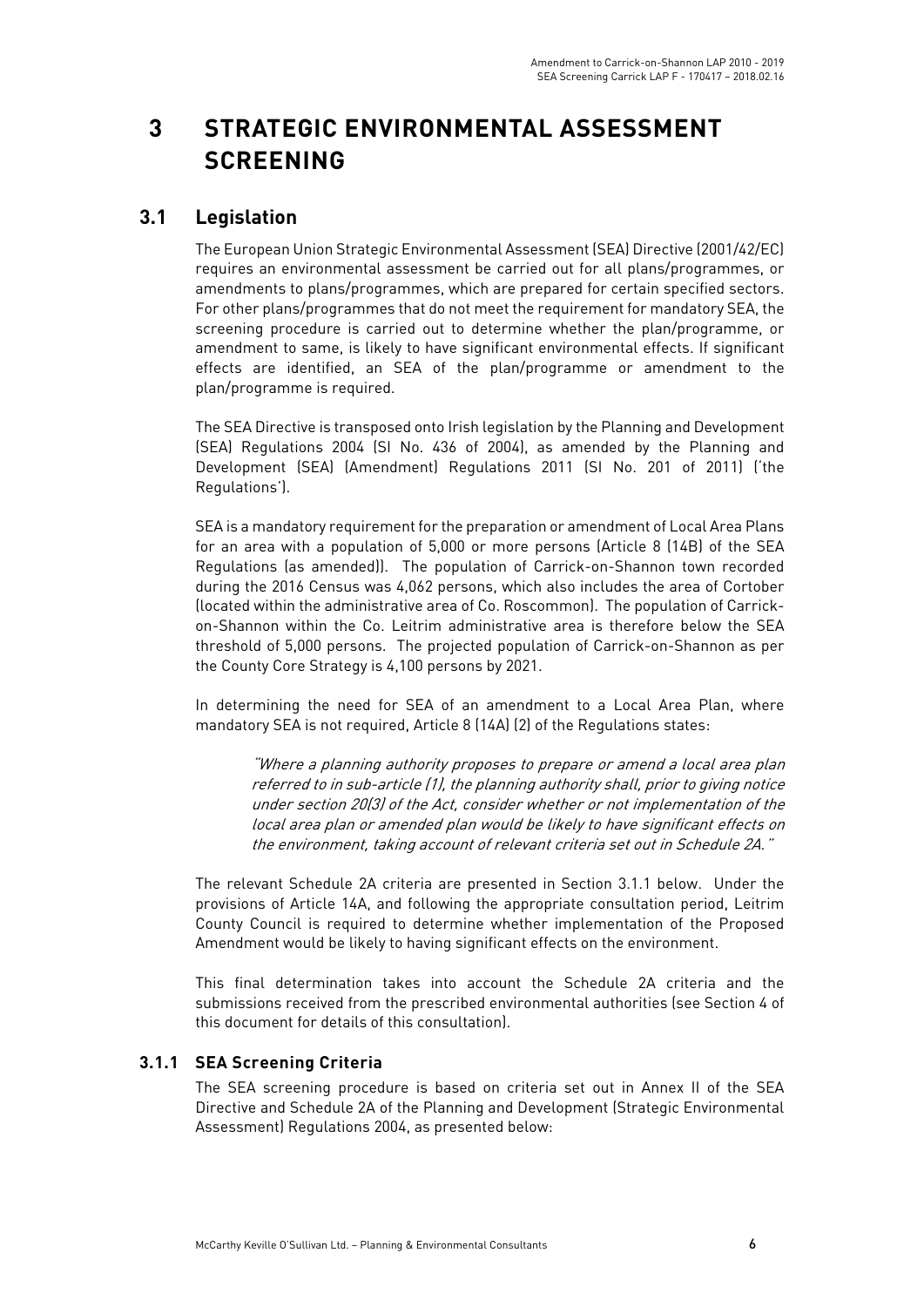- 1. The characteristics of the plan, having regard, in particular, to:
	- the degree to which the plan sets a framework for projects and other activities, either with regard to the location, nature, size and operating conditions or by allocating resources,
	- the degree to which the plan influences other plans including those in a hierarchy,
	- the relevance of the plan or programme for the integration of environmental considerations in particular with a view to promoting sustainable development,
	- environmental problems relevant to the plan or programme,
	- the relevance of the plan for the implementation of European Union legislation on the environment (e.g. plans linked to waste-management or water protection).
- 2. Characteristics of the effects and of the area likely to be affected, having regard, in particular, to:
	- the probability, duration, frequency and reversibility of the effects,
	- the cumulative nature of the effects,
	- the transboundary nature of the effects,
	- the risks to human health or the environment (e.g. due to accidents),
	- the magnitude and spatial extent of the effects (geographical area and size of the population likely to be affected),
	- the value and vulnerability of the area likely to be affected due to:
		- o special natural characteristics or cultural heritage,
		- o exceeded environmental quality standards or limit values,
		- o intensive land-use,
	- the effects on areas or landscapes which have a recognised national, Community or international protection status.

# **3.2 Screening Exercise**

The Proposed Amendment to the Carrick-on-Shannon Local Area Plan 2010 – 2019 is screened against the Schedule 2A criteria in Table 3.1 below.

| Table 3.1 Assessment of the Proposed Amendment against Schedule 2A Criteria |  |  |  |
|-----------------------------------------------------------------------------|--|--|--|
|-----------------------------------------------------------------------------|--|--|--|

| Criteria                                                                                                                                                                               | <b>Assessment</b>                                                                                                                                                                                                                                                                                                                                                                                                                                                                                                                                                                                                                                                                                                                                                                                                                                                                    |
|----------------------------------------------------------------------------------------------------------------------------------------------------------------------------------------|--------------------------------------------------------------------------------------------------------------------------------------------------------------------------------------------------------------------------------------------------------------------------------------------------------------------------------------------------------------------------------------------------------------------------------------------------------------------------------------------------------------------------------------------------------------------------------------------------------------------------------------------------------------------------------------------------------------------------------------------------------------------------------------------------------------------------------------------------------------------------------------|
| 1. Characteristics of the Plan                                                                                                                                                         |                                                                                                                                                                                                                                                                                                                                                                                                                                                                                                                                                                                                                                                                                                                                                                                                                                                                                      |
| Degree to which the plan<br>sets the framework for<br>projects and other<br>activities with regard to<br>location, nature, size,<br>operating conditions or by<br>allocating resources | The Carrick-on-Shannon LAP 2010 - 2019 sets a<br>framework for projects within the functional area of<br>the Plan, with regard to location, nature, size,<br>operating conditions or by allocated resources.<br>Preparation of the LAP was guided by the policy<br>context of the Leitrim County Development Plan 2009<br>- 2015, i.e. the CDP in place at the time of its<br>preparation. The CDP 2009 - 2015 was subject to SEA<br>during its preparation to ensure the integration of<br>environmental considerations into the Plan and to<br>ensure that it contributed to environmental protection<br>and the sustainable development of Co. Leitrim.<br>The proposed Amendment of the LAP will further<br>contribute to the sustainable development of Carrick-<br>on-Shannon, as it strengthens the policy context for<br>the reuse and regeneration of existing vacant sites |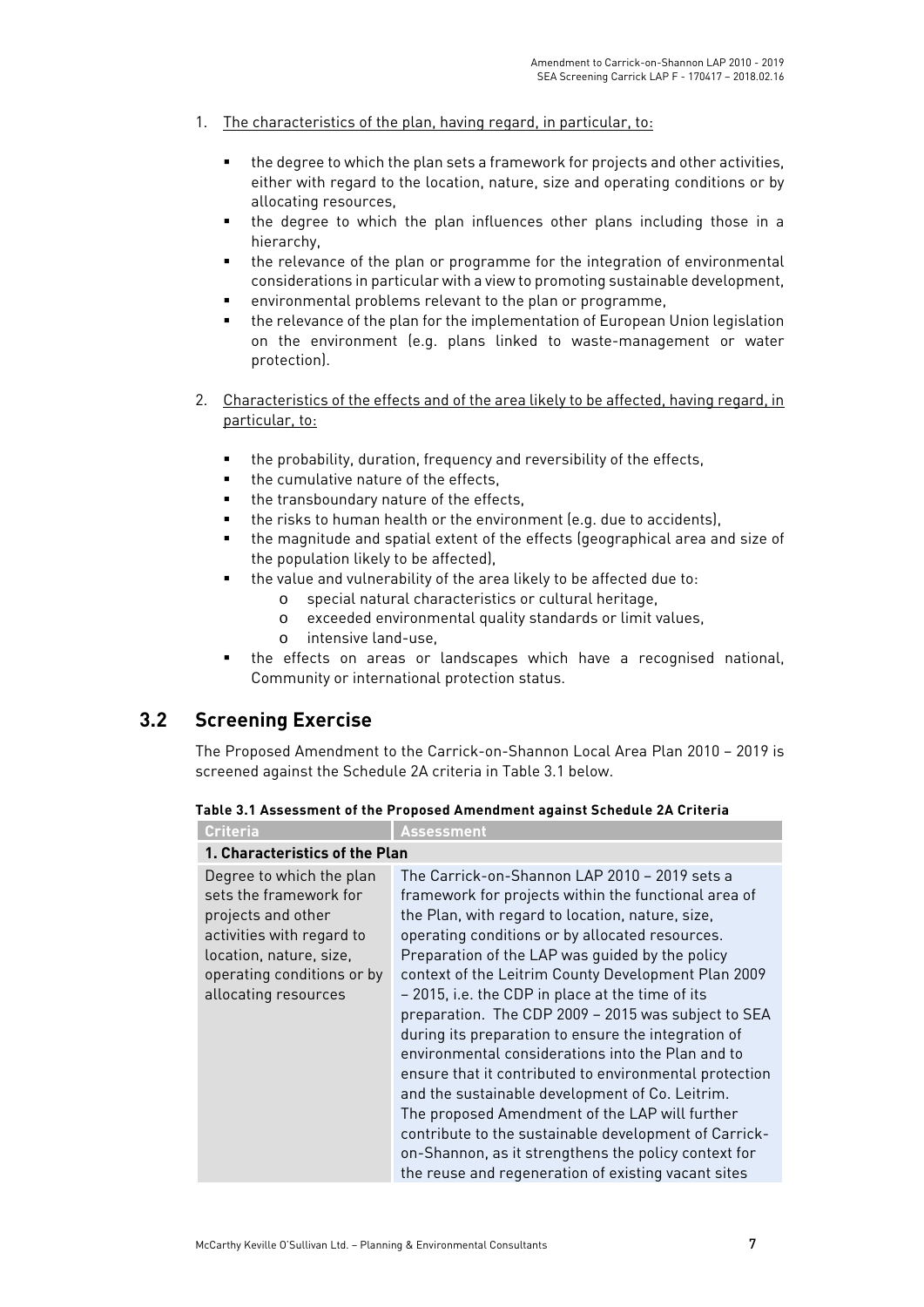| <b>Criteria</b>                                                                                           | <b>Assessment</b>                                                                                                                                                                                                                                                                                                                                                                                                                                                                                                                                                                                                                                                                                                                                                                                                                                                                                                                                                                                                                                   |
|-----------------------------------------------------------------------------------------------------------|-----------------------------------------------------------------------------------------------------------------------------------------------------------------------------------------------------------------------------------------------------------------------------------------------------------------------------------------------------------------------------------------------------------------------------------------------------------------------------------------------------------------------------------------------------------------------------------------------------------------------------------------------------------------------------------------------------------------------------------------------------------------------------------------------------------------------------------------------------------------------------------------------------------------------------------------------------------------------------------------------------------------------------------------------------|
|                                                                                                           | and properties on lands which have already been<br>identified as suitable for such use. It is considered<br>therefore that the proposed Amendment will not give<br>rise to any significant environmental effects; rather it<br>will strengthen the existing mechanisms in place to<br>ensure and promote sustainable development.                                                                                                                                                                                                                                                                                                                                                                                                                                                                                                                                                                                                                                                                                                                   |
| Degree of influence on<br>other plans                                                                     | The LAP is influenced by a hierarchy of international,<br>national and regional plans, strategies and legislation.<br>The LAP is consistent with the core strategies of the<br>relevant statutory guidance, including the Leitrim<br>County Development Plan 2015 - 2021 and the<br>Regional Planning Guidelines for the Border Region<br>2010-2022. In terms of other plans and programmes,<br>the LAP influences those prepared at a local level,<br>within the LAP plan area.<br>The Proposed Amendment will apply on lands with the<br>appropriate land-use zoning, i.e. Mixed Use,<br>Commercial Town Expansion, Enterprise and<br>Employment or Residential. These lands were subject<br>to SEA during the preparation of the County<br>Development Plan 2009 - 2015 (the CDP in place at<br>time of the LAP preparation), and have been deemed<br>suitable for such uses. In this regard therefore, the<br>Proposed Amendment will not give rise to any<br>environmental effects not already assessed and<br>mitigated for (where required). |
| Relevance for integration<br>of environmental<br>considerations<br>(promoting sustainable<br>development) | The Proposed Amendment is intended to promote and<br>encourage sustainable development on lands in need<br>of regeneration and renewal, where the relevant land-<br>use (Mixed Use, Commercial Town Expansion,<br>Enterprise and Employment or Residential) has<br>already been assessed and determined suitable.<br>The Proposed Amendment is consistent with the<br>existing policies and objectives which are in place to<br>ensure environmental protection and the promotion of<br>sustainable development, and is intended to further<br>strengthen this policy context for such development<br>within the areas that have been identified as<br>appropriate for this use.                                                                                                                                                                                                                                                                                                                                                                    |
| Environmental problems<br>relevant to the plan                                                            | The Proposed Amendment is intended to encourage<br>development and renewal of areas in need of<br>regeneration, in order to prevent:<br>a) Adverse effects on existing amenities in such<br>areas, in particular as a result of the ruinous or<br>neglected condition of any land,<br>b) Urban blight and decay,<br>c) Anti-social behaviour, or                                                                                                                                                                                                                                                                                                                                                                                                                                                                                                                                                                                                                                                                                                    |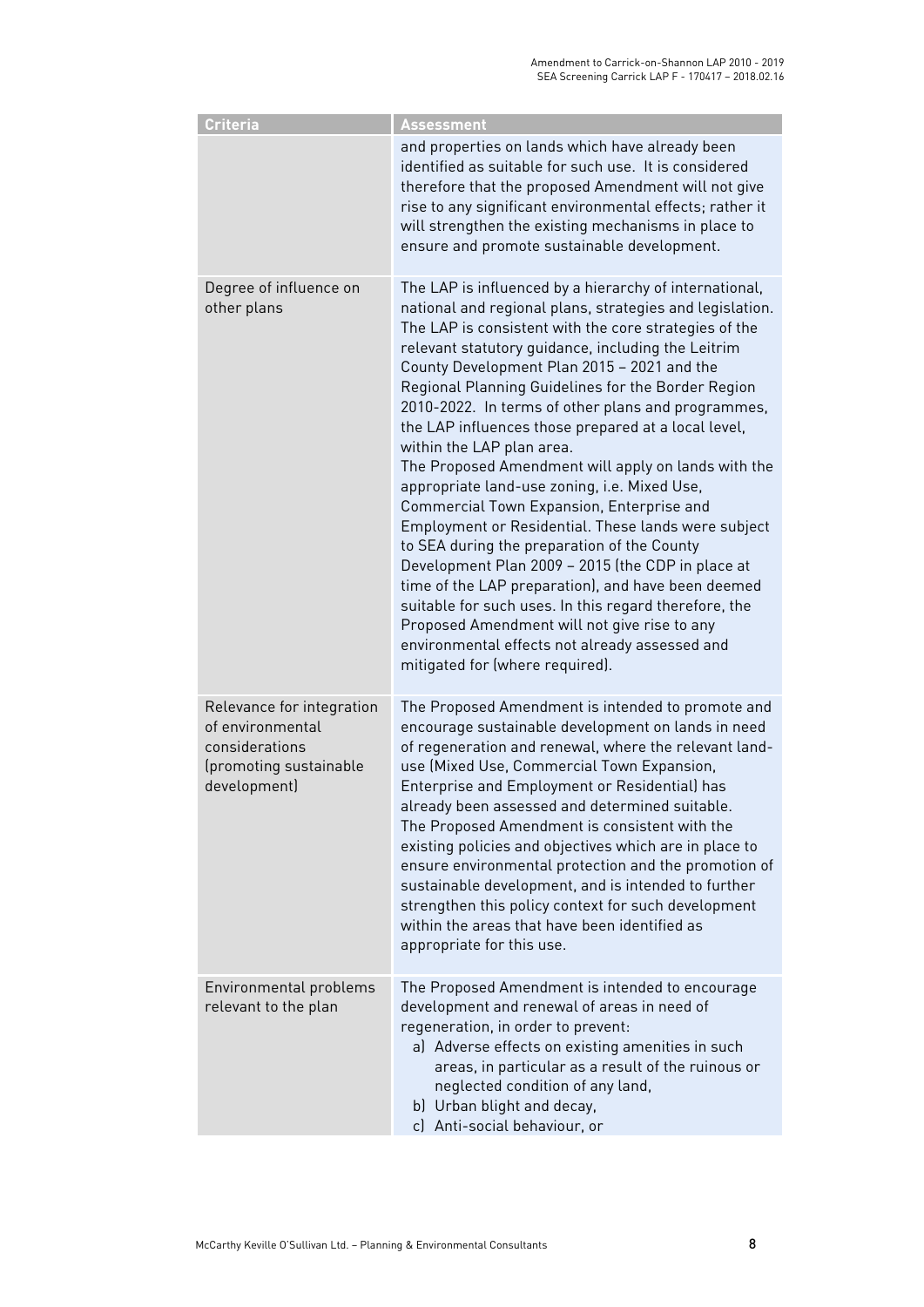| Criteria                                                                   | <b>Assessment</b>                                                                                                                                                                                                                                                                                                                                                                                                                                                                                                                                                                                                                                                                                                                                                                                                                  |
|----------------------------------------------------------------------------|------------------------------------------------------------------------------------------------------------------------------------------------------------------------------------------------------------------------------------------------------------------------------------------------------------------------------------------------------------------------------------------------------------------------------------------------------------------------------------------------------------------------------------------------------------------------------------------------------------------------------------------------------------------------------------------------------------------------------------------------------------------------------------------------------------------------------------|
|                                                                            | d) A shortage of habitable houses or of land<br>suitable for residential use or a mixture of<br>residential and other uses.<br>Such development will take place on lands that have<br>been zoned for the appropriate use by the LAP.<br>In terms of environmental problems, the focus of the<br>Proposed Amendment is on the encouragement of<br>sustainable development and preventing the issues<br>listed above. The Amendment will therefore not give<br>rise to significant environmental effects in this regard,<br>but will have a positive outcome in the promotion of<br>sustainable development.                                                                                                                                                                                                                         |
| Relevance for<br>implementation of EU<br>legislation on the<br>environment | The Carrick-on-Shannon LAP sits within a hierarchy<br>of legislation, plans and programmes, as described<br>above. The LAP complies with the Leitrim County<br>Development Plan, which in turn is required to comply<br>with EU environmental legislation and where relevant<br>sets out policies and objectives which implement this<br>legislation, for example that relating to waste<br>management, Water Framework Directive<br>(2000/60/EC), EIA Directive (2014/52/EU), the SEA<br>Directive and the Habitats Directive (92/43/EEC).<br>The Proposed Amendment will not affect the<br>implementation of EU legislation on the environment.<br>The policies and objectives of the LAP which seek to<br>protect and conserve environmentally sensitive areas<br>will not be altered or affected by the Proposed<br>Amendment. |
|                                                                            | 2. Characteristics of the effects and of the area likely to be affected                                                                                                                                                                                                                                                                                                                                                                                                                                                                                                                                                                                                                                                                                                                                                            |
| Probability, duration,<br>frequency and<br>reversibility of the effects    | The Proposed Amendment is intended to allow for<br>implementation of the Vacant Site Levy, as an<br>additional mechanism to promote appropriate<br>development in the relevant areas. The use of these<br>areas for such development has already been<br>assessed during the Plan-making process, as<br>reflected in the land-use zoning. The Proposed<br>Amendment will further encourage sustainable<br>development, thereby having a positive effect on the<br>environment. It will not give rise to additional effects<br>which were not already taken account of during<br>preparation of the County Development Plan.                                                                                                                                                                                                        |
| Cumulative nature of the<br>effects                                        | The Proposed Amendment has been prepared so as to<br>be consistent with the policies and objectives of the<br>existing LAP and CDP, and will not give rise to any<br>adverse environmental effects. The Amendment to<br>the LAP is also reflected in the Proposed Variation to<br>the CDP, both of which are intended to promote the<br>reuse and regeneration of vacant and derelict sites.<br>The proposed Amendment in conjunction with the                                                                                                                                                                                                                                                                                                                                                                                     |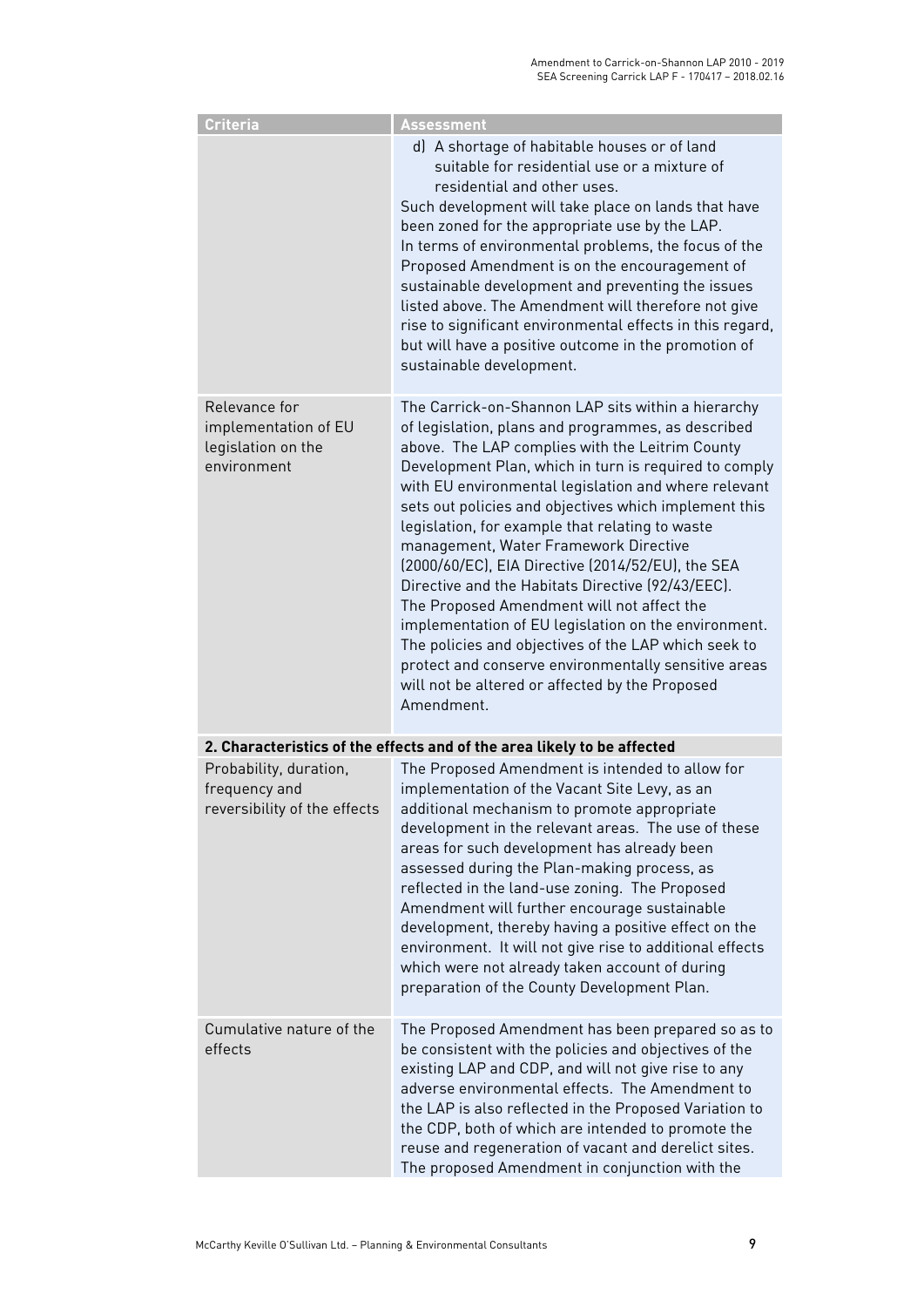| <b>Criteria</b>                                                                                                                                                                                                                         | <b>Assessment</b>                                                                                                                                                                                                                                                                                                                                                                                                                                                                                                                                                                                                                                                                                                                                                     |
|-----------------------------------------------------------------------------------------------------------------------------------------------------------------------------------------------------------------------------------------|-----------------------------------------------------------------------------------------------------------------------------------------------------------------------------------------------------------------------------------------------------------------------------------------------------------------------------------------------------------------------------------------------------------------------------------------------------------------------------------------------------------------------------------------------------------------------------------------------------------------------------------------------------------------------------------------------------------------------------------------------------------------------|
|                                                                                                                                                                                                                                         | Variation to the CDP will therefore have an overall<br>positive cumulative effect.                                                                                                                                                                                                                                                                                                                                                                                                                                                                                                                                                                                                                                                                                    |
| Transboundary nature of<br>the effects                                                                                                                                                                                                  | The Proposed Amendment is intended to strengthen<br>the existing framework for the proper planning and<br>sustainable development of Carrick-on-Shannon. It<br>will not give rise to any effects, transboundary or<br>otherwise, which were not considered and provided<br>for during the Plan-making process.<br>Implementation of the Proposed Amendment will be<br>subject to the environmental protection policies and<br>objectives set out in the LAP, to ensure that negative<br>transboundary effects do not occur.                                                                                                                                                                                                                                           |
| Risks to human health or<br>the environment (e.g. due<br>to accidents)                                                                                                                                                                  | Implementation of the Proposed Amendment will not<br>create any risks to human health or the environment.<br>The Proposed Amendment is intended to prevent<br>adverse effects on existing amenities due to the<br>ruinous or neglected condition of any land, and to<br>prevent urban blight/decay, anti-social behaviour and<br>a shortage of habitable houses. The Amendment will<br>therefore contribute to reducing risks to human<br>health and the environment.                                                                                                                                                                                                                                                                                                 |
| Magnitude and spatial<br>extent of the effects<br>(geographical area and<br>size of the population<br>likely to be affected)                                                                                                            | The Proposed Amendment will allow for the<br>implementation of the Vacant Site Levy within specific<br>zoned lands in Carrick-on-Shannon. As described<br>above however, the Proposed Amendment is intended<br>to give effect to sustainable urban development as<br>prescribed by the existing LAP, and will not give rise<br>to any adverse effects.<br>The Proposed Amendment does not zone additional<br>lands, and the new additional policy and objective will<br>be subject to the statutory planning and<br>environmental framework and existing policies and<br>objectives set out in the LAP and CDP.                                                                                                                                                       |
| Value and vulnerability of<br>the area likely to be<br>affected due to:<br>Special natural<br>٠<br>characteristics or<br>cultural heritage,<br>Exceeded<br>environmental<br>quality standards<br>or limit values,<br>Intensive land-use | Carrick-on-Shannon does not contain any areas<br>designated for ecological protection, but is located<br>close to the Lough Drumharlow proposed Natural<br>Heritage Area (pNHA). The Plan area also contains<br>cultural heritage in the form of Record Monuments,<br>Zone of Archaeological Interest and Protected<br>Structures, all of which are listed for protection within<br>the County Development Plan (CDP).<br>The Proposed Amendment relates to the reuse and<br>regeneration of neglected or derelict sites within the<br>urban environment and to preventing a shortage of<br>habitable houses. Implementation of the Amendment<br>will therefore not give rise to adverse effects on areas<br>of special natural characteristics or cultural heritage. |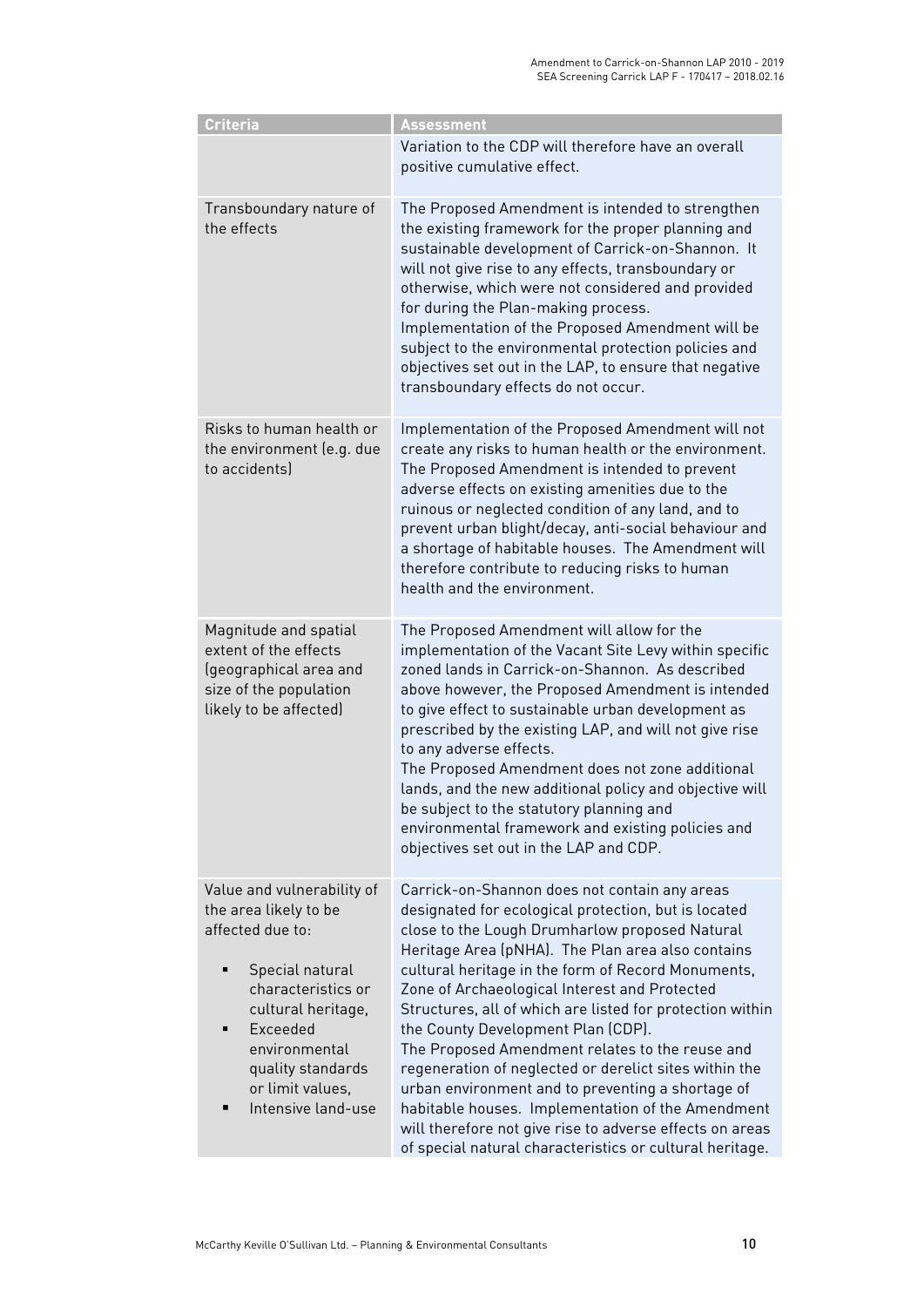| Criteria                                                                                                           | <b>Assessment</b>                                                                                                                                                                                                                                                                                                                                                                                                                                                                                                                                                                                                            |
|--------------------------------------------------------------------------------------------------------------------|------------------------------------------------------------------------------------------------------------------------------------------------------------------------------------------------------------------------------------------------------------------------------------------------------------------------------------------------------------------------------------------------------------------------------------------------------------------------------------------------------------------------------------------------------------------------------------------------------------------------------|
|                                                                                                                    | The Proposed Amendment does not zone any<br>additional land for development; rather it aims to<br>promote the sustainable use of existing resources and<br>sites, on lands already deemed suitable for such use.<br>Any development that takes place on these sites will<br>be carried out in accordance with the relevant zoning<br>and the existing policy framework within the LAP and<br>CDP. The CDP 2009 - 2015 (the Plan in place at the<br>time of preparation of the LAP) was subject to SEA<br>and AA to ensure the integration of environmental<br>considerations into its preparation.                           |
| Effects on areas or<br>landscapes which have a<br>recognised national, EU<br>or international<br>protection status | Implementation of the Proposed Amendment will have<br>no effect on areas or landscapes which have a<br>recognised national, EU or international protection<br>status. The Proposed Amendment relates to<br>development in areas already zoned for Mixed Use,<br>Commercial Town Expansion, Enterprise and<br>Employment or Residential.<br>The Appropriate Assessment screening of the<br>Proposed Amendment concludes that its<br>implementation does not have the potential to result<br>in impacts on any European sites or to influence other<br>plans or projects in a manner that could potentially<br>impact thereon. |

In assessing the Proposed Amendment to the Carrick-on-Shannon LAP 2010 – 2019 against the required environmental criteria, it is determined therefore that the Proposed Amendment will not give rise to significant environmental effects and does not require full Strategic Environmental Assessment.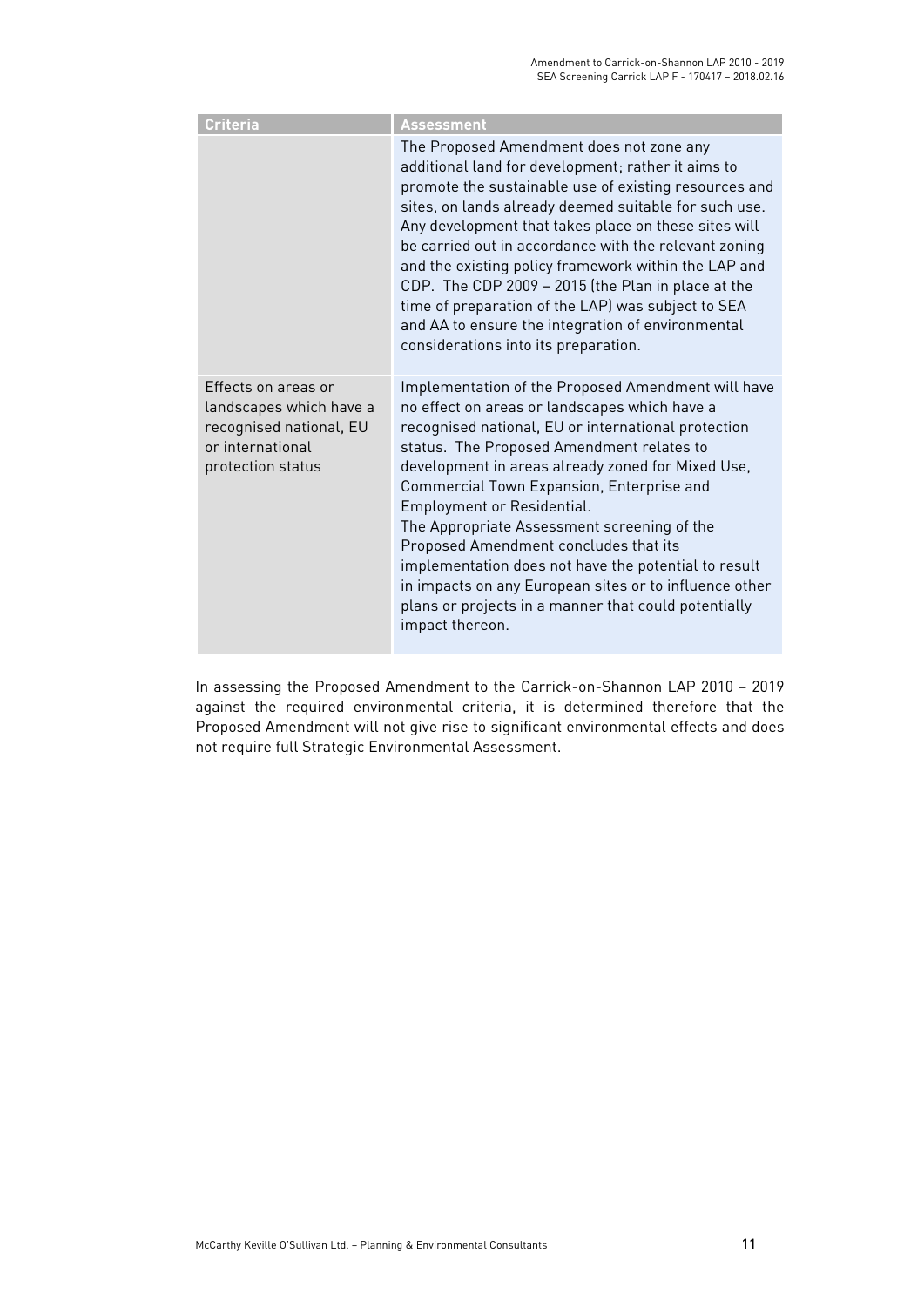# **4 CONSULTATION WITH STATUTORY ENVIRONMENTAL AUTHORITIES**

Under the requirements of Article 14(A)(4)(a) of the Regulations 2004 (as amended), the SEA Screening Report was forwarded to the relevant statutory environmental authorities for consultation. The statutory consultees, as listed below, were invited to make a submission or observation in relation to whether implementation of the Proposed Amendment to the Carrick-on-Shannon Local Area Plan 2010 – 2019 would be likely to have significant effects on the environment:

- **Environmental Protection Agency (EPA)**
- **Minister for Housing, Planning and Local Government**
- Minister for Agriculture, Food and the Marine
- Minister for Communications, Climate Action and Environment
- Minister for Culture, Heritage and the Gaeltacht
- **All adjoining Planning Authorities**

Two submissions were received; from the EPA and Fermanagh and Omagh District Council. The key points raised in these submissions are presented below in Table 4.1, along with a comment on how these points have been addressed. Copies of the submissions received are presented in Appendix 1 of this document.

#### **Table 4.1 Review of Submissions**

| No. | <b>Key Submission Points</b>                                                                                                                                                                                                                                                                                                                                                                                                                                                                                              | <b>Comment / Response</b>                                                                                                                                                                                                                                                                                                                                                                                                                                                                                                                                                                                                              |
|-----|---------------------------------------------------------------------------------------------------------------------------------------------------------------------------------------------------------------------------------------------------------------------------------------------------------------------------------------------------------------------------------------------------------------------------------------------------------------------------------------------------------------------------|----------------------------------------------------------------------------------------------------------------------------------------------------------------------------------------------------------------------------------------------------------------------------------------------------------------------------------------------------------------------------------------------------------------------------------------------------------------------------------------------------------------------------------------------------------------------------------------------------------------------------------------|
|     | <b>Submission from Environmental Protection Agency</b>                                                                                                                                                                                                                                                                                                                                                                                                                                                                    |                                                                                                                                                                                                                                                                                                                                                                                                                                                                                                                                                                                                                                        |
|     | Any brownfield lands proposed for<br>reuse / regeneration should be<br>appropriately remediated to avoid<br>or minimise any potential<br>significant environmental or<br>human health impacts that may<br>arise.<br>Development should be carried out<br>in a manner that is consistent with<br>the County Core Strategy and the<br>principles of sustainable<br>development.                                                                                                                                             | Any development proposed on brownfield<br>sites will be required to be carried out in<br>line with the policies and objectives of the<br>Local Area Plan 2010 - 2019 and County<br>Development Plan 2015 - 2021 and in a<br>manner consistent with the County Core<br>Strategy and the principles of sustainable<br>development, which ensure that potential<br>significant environmental or human<br>health impacts are avoided or minimised.<br>This includes the appropriate remediation<br>of sites where required.                                                                                                                |
|     | The assessments should consider<br>and provide information on aspects<br>such as contaminated soil removal<br>/ remediation, noise and air<br>quality, waste management,<br>possible service infrastructure<br>provision issues, possible<br>presence of invasive species and<br>ensuring appropriate management<br>/ control, implications for<br>biodiversity etc. Where these<br>aspects are already provided for in<br>the County Development Plan, a<br>table showing the key<br>policies/objectives would be useful | As described above, the proposed<br>Amendment will be implemented in<br>accordance with the existing policies and<br>objectives of the Local Area Plan 2010 -<br>2019 and County Development Plan 2015 -<br>2021 and in a manner consistent with the<br>County Core Strategy and the principles of<br>sustainable development, which ensures<br>that potential environmental sensitivities<br>are taken into account throughout the<br>development management process.<br>The Strategic Goals of the County<br>Development Plan set the framework for<br>the formulation and evaluation of the<br>policies, objectives and development |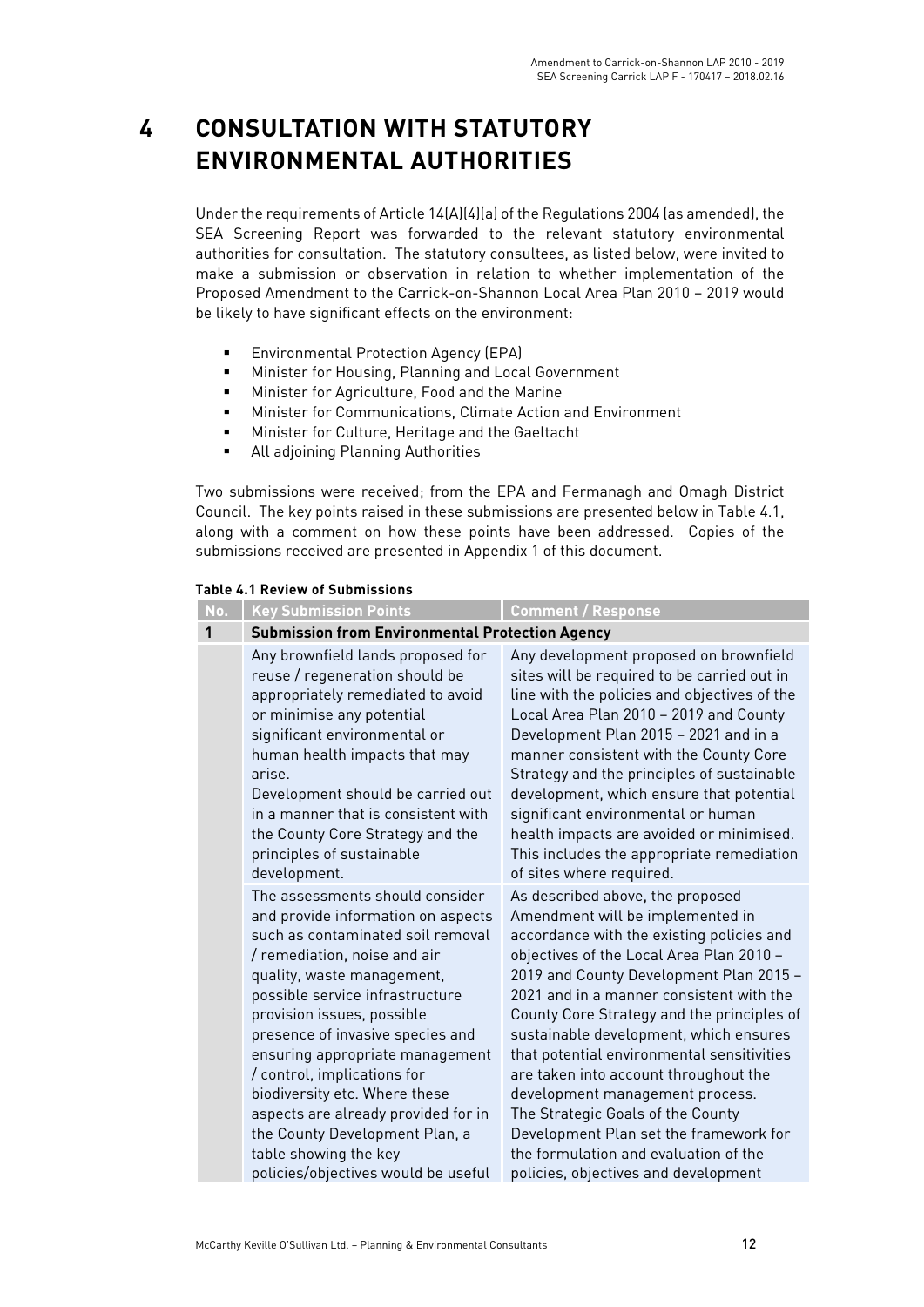| to include. This would clearly show<br>the how the proposed re-use/re-<br>development of these lands/vacant<br>sites would take account of the any<br>environmental sensitivities<br>identified.                                     | control standards of the Plan. The<br>Strategic Goals set out in Section 2.2.2 on<br>Environment and Heritage include, inter<br>alia, the protection, maintenance and<br>enhancement of the quality of the built<br>and natural environment, and minimising<br>environmental pollution to air, water or<br>land.<br>The purpose of the proposed Amendment<br>is to bring identified vacant sites into<br>beneficial use. This will require the<br>assessment of individual planning<br>applications, including the items outlined<br>in this submission. However, the subject<br>lands are already identified with a land-<br>use zoning objective which allows their<br>development, which was considered in the<br>SEA and AA assessments undertaken as<br>part of the Plan preparation.                                                                                                                                                    |
|--------------------------------------------------------------------------------------------------------------------------------------------------------------------------------------------------------------------------------------|-----------------------------------------------------------------------------------------------------------------------------------------------------------------------------------------------------------------------------------------------------------------------------------------------------------------------------------------------------------------------------------------------------------------------------------------------------------------------------------------------------------------------------------------------------------------------------------------------------------------------------------------------------------------------------------------------------------------------------------------------------------------------------------------------------------------------------------------------------------------------------------------------------------------------------------------------|
| The following plans should be<br>considered in implementing the<br>Variation:<br><b>Draft National Planning</b><br>п<br>Framework<br><b>Draft National River Basin</b><br>п<br>Management Plan for Ireland                           | The Draft National Planning Framework<br>requires a greater proportion of<br>development (residential) to be facilitated<br>on brownfield sites. The proposed policy<br>frameworks are therefore consistent with<br>this approach.<br>With regard to the Draft National River<br>Basin Management Plan for Ireland, the<br>assessment of development or<br>redevelopment proposals through the<br>development management process<br>(section 34 applications) will consider any<br>impact which a development could have<br>on water quality or capacity of existing<br>water service infrastructure to cater for<br>such development.<br>Any changes to the Amendment prior to<br>finalisation, or modifications proposed to<br>the Plan following its adoption, will take<br>into account the final adopted National<br>Planning Framework and National River<br>Basin Management Plan for Ireland, and<br>other relevant Plans/Programmes. |
| <b>Future Modification: Any changes</b><br>to the Amendment prior to<br>finalisation, or modifications<br>proposed to the Plan following its<br>adoption, should be screened for<br>the potential for likely significant<br>effects. | Noted. Any further modifications to the<br>Proposed Amendment will be screened<br>against the relevant SEA Regulations<br>Schedule 2A Criteria.                                                                                                                                                                                                                                                                                                                                                                                                                                                                                                                                                                                                                                                                                                                                                                                               |
| Infrastructure Planning: Adequate<br>and appropriate infrastructure<br>should be place, or required to be<br>put in place, to service any<br>development proposed and                                                                | Noted. Adequate and appropriate<br>infrastructure will be in place, or required<br>to be put in place, to service any<br>developments permitted during the<br>lifetime of the Plan.                                                                                                                                                                                                                                                                                                                                                                                                                                                                                                                                                                                                                                                                                                                                                           |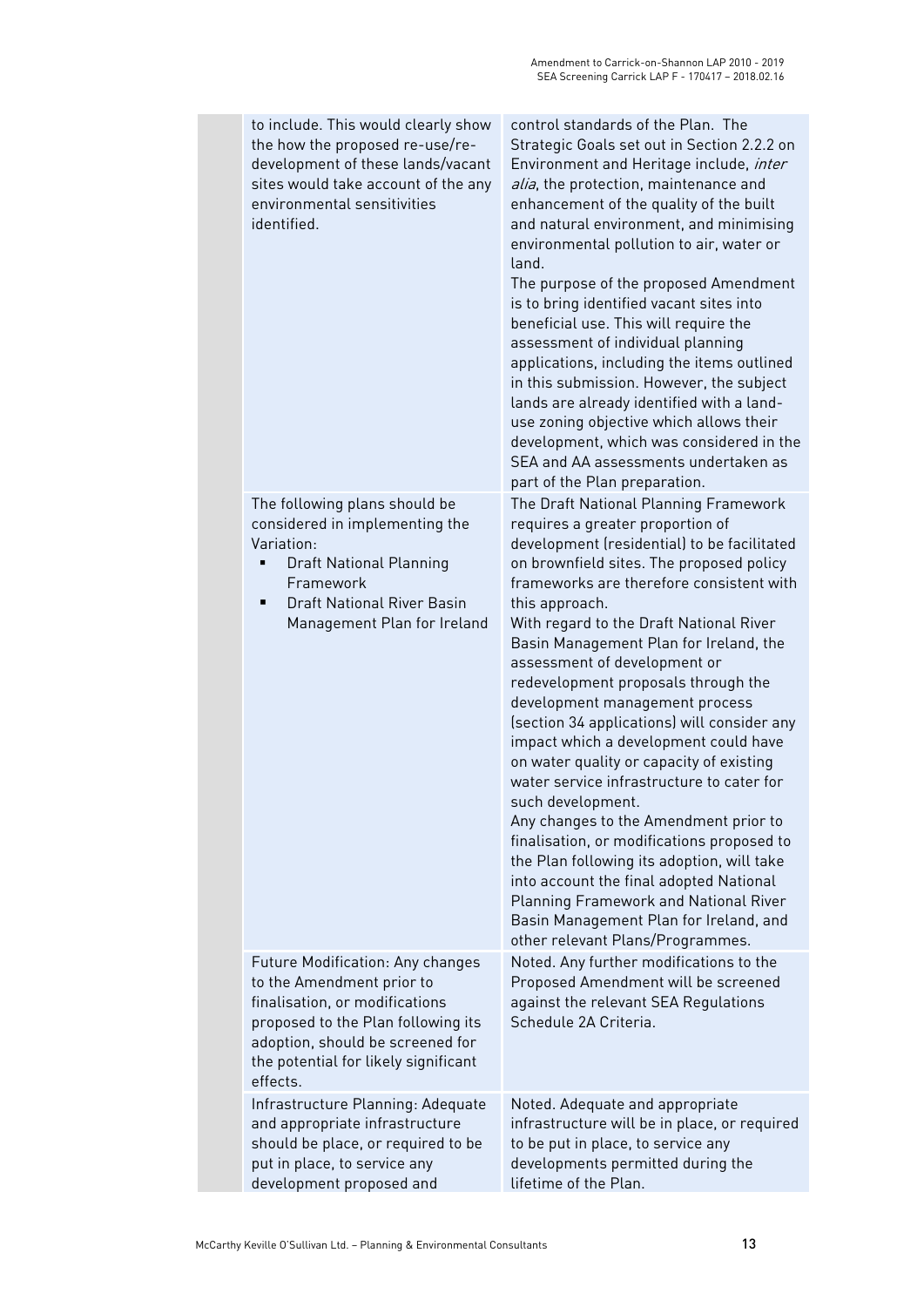|                | authorised during the lifetime of<br>the Plan.                                                                                                                                                                                                                                                                                                                                             |                                                                                                                                                                                                                                                                                                                                                                                                                          |
|----------------|--------------------------------------------------------------------------------------------------------------------------------------------------------------------------------------------------------------------------------------------------------------------------------------------------------------------------------------------------------------------------------------------|--------------------------------------------------------------------------------------------------------------------------------------------------------------------------------------------------------------------------------------------------------------------------------------------------------------------------------------------------------------------------------------------------------------------------|
|                | Environmental Authorities: notice<br>should also be given to the<br>following bodies;<br>Minister for Housing,<br>Planning and Local<br>Government<br>Minister for Agriculture, Food<br>٠<br>and the Marine<br>Minister for Communications,<br><b>Climate Action and</b><br>Environment<br>Minister for Culture, Heritage<br>п<br>and the Gaeltacht<br>Any adjoining planning<br>authority | Noted. The bodies listed, including all<br>adjoining Planning Authorities, were<br>consulted as part of the Screening<br>process.                                                                                                                                                                                                                                                                                        |
|                | A copy of the Screening<br>determination should be made<br>available for public inspection at<br>the Leitrim County Council offices<br>and website, and should be notified<br>to any Environmental Authority<br>already consulted.                                                                                                                                                         | Noted. The final SEA Screening<br>determination will be available for public<br>inspection in the Leitrim County Council<br>offices and on its website, and will be<br>notified to the Environmental Authorities<br>already consulted.                                                                                                                                                                                   |
| $\overline{2}$ | <b>Fermanagh and Omagh District Council</b>                                                                                                                                                                                                                                                                                                                                                |                                                                                                                                                                                                                                                                                                                                                                                                                          |
|                | Given the nature of the Variation<br>and Amendment and the previous<br>assessment of the plans, the<br>conclusions reached by Leitrim<br>County Council are justified and<br>reasonable in the context of<br>European sites.                                                                                                                                                               | Noted.                                                                                                                                                                                                                                                                                                                                                                                                                   |
|                | It is recommended that the Council<br>consults the Northern Ireland<br>Environment Agency (NIEA) in its<br>capacity as the statutory nature<br>conservation body in Northern<br>Ireland.                                                                                                                                                                                                   | Given the nature of the proposed<br>Amendment, which will give effect to the<br>requirements to introduce the Vacant Site<br>Levy under the provisions of the Urban<br>Regeneration & Housing Act 2015, and<br>taking into account the comment above<br>from Fermanagh and Omagh District<br>Council, it was considered that further<br>consultation with the NIEA was not<br>required as part of the screening process. |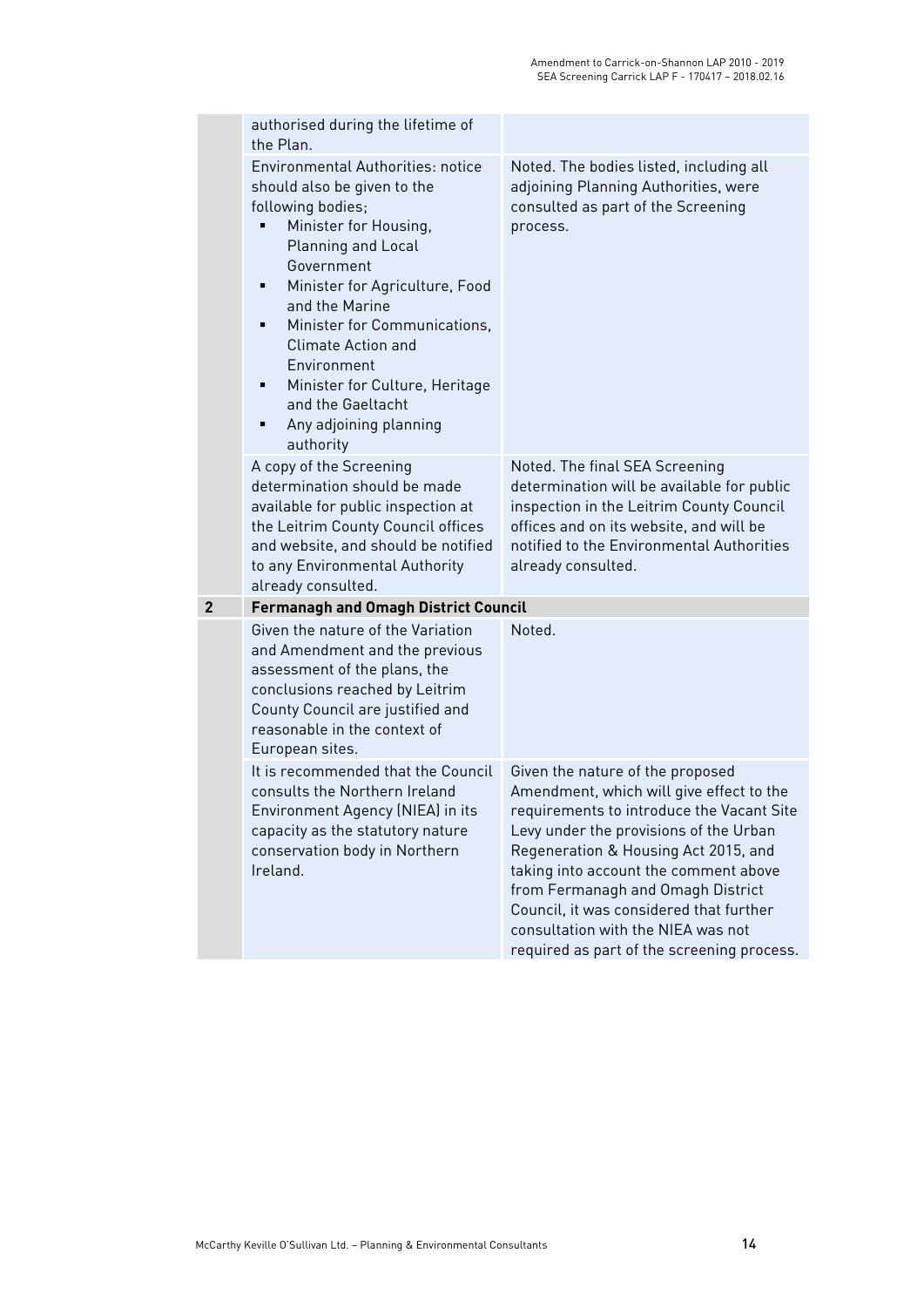# **5 CONCLUSION AND NEXT STEPS**

### **5.1 Final Determination**

The Proposed Amendment to the Carrick-on-Shannon LAP has been screened against the relevant environmental criteria, as set out in Schedule 2A of the Planning and Development (SEA) Regulations 2004 (as amended), as required by Article 7 (14A) (2) of the Regulations.

Based on this screening exercise and taking into account the submissions received from the statutory environmental authorities, it is considered that the Proposed Amendment will not give rise to any significant environmental effects, in terms of the characteristics of the Amendment or the characteristics of the effects and of the area likely to be affected, and therefore SEA is not required.

### **5.2 Next Steps**

The Proposed Amendment will be made available for public display at the offices of Leitrim County Council and on the Council's website. A copy of the final screening determination will also be notified to the Environmental Authorities consulted as part of this screening exercise.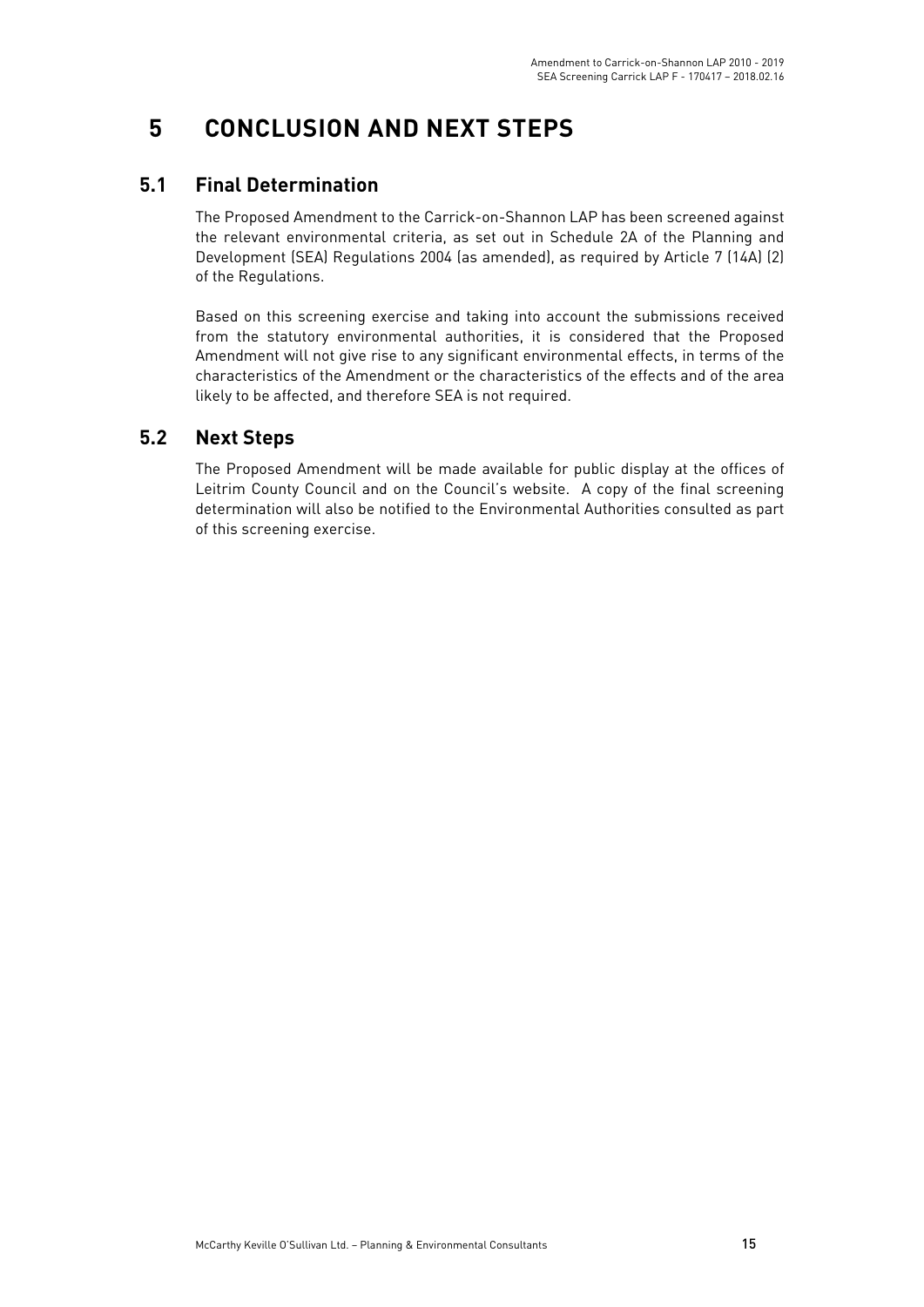# **Appendix 1**

Submissions Received from Statutory Environmental Authorities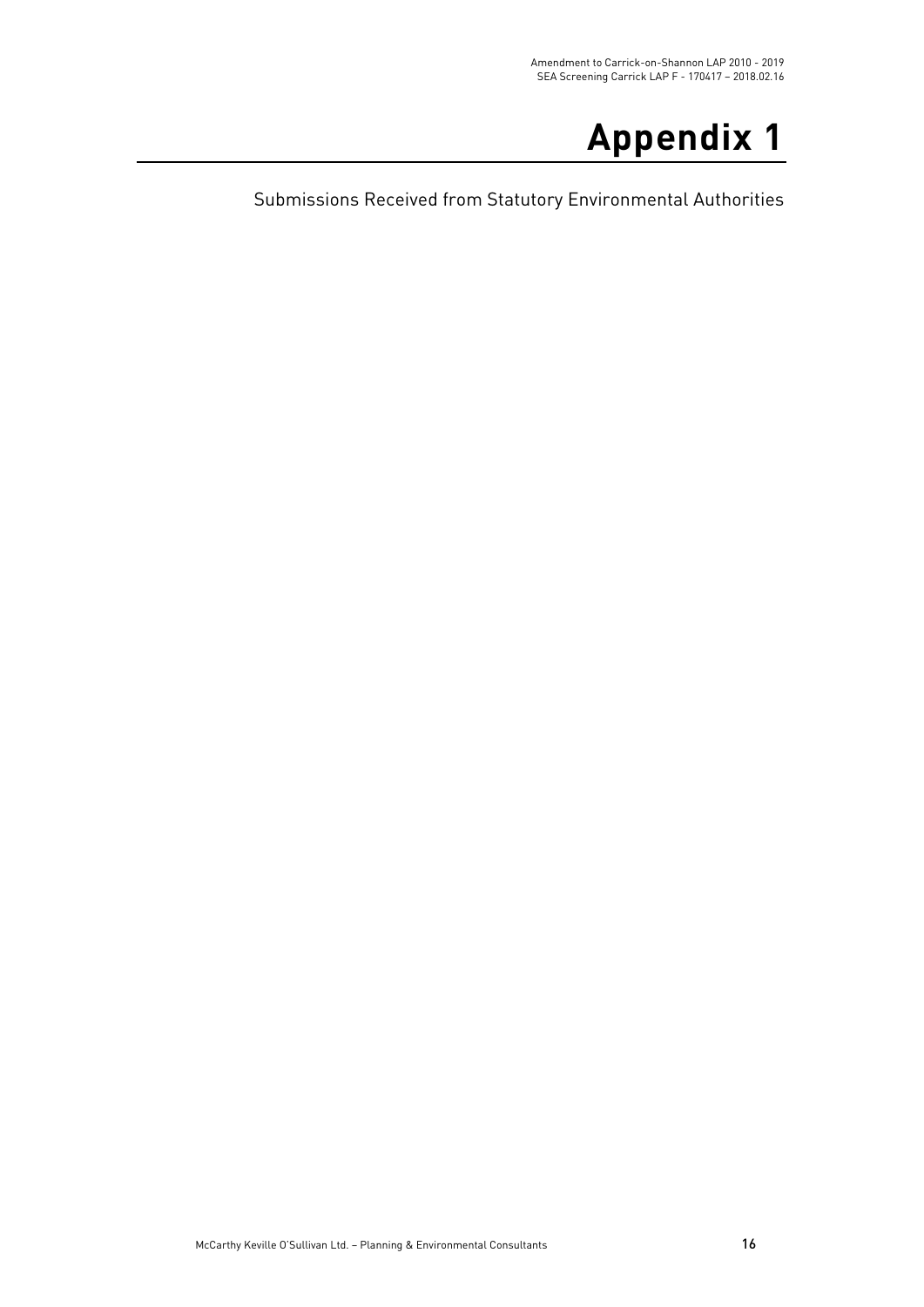

Regional Inspectorate, Inniscarra, County Cork, Ireland Cigireacht Réigiúnach, Inis Cara

> Chontae Chorcaí, Éire T: +353 21 487 5540 F: +353 21 487 5545 E: info@epa.ie W: www.epa.ie LoCall: 1890 33 55 99

Mr Bernard Greene Senior Planner Leitrim County Council Aras an Chontae Carrick on Shannon Co. Leitrim

22nd January 2018 Our Ref: 171207.1

#### **Re. Proposed Amendment No.2 to the Carrick on Shannon Local Area Plan 2010-2019**

Dear Mr Greene,

The Environmental Protection Agency (EPA) acknowledges your notice, dated the 22nd December 2017, regarding the above and notes its contents.

#### **SEA Determination**

We note your position with regards to the need for Strategic Environmental Assessment (SEA) of the Proposed Amendment No.2 to the Carrick on Shannon Local Area Plan 2010-2019, implementing the requirements of the Urban Regeneration and Housing Act 2105 with respect to the introduction of the Vacant Site Levy.

#### **Comments on the Variation**

- Where any brownfield lands are proposed for reuse / regeneration, these should be appropriately remediated to avoid or minimise any potential significant environmental impacts or human health impacts that may arise. The development of these areas, should be carried out in a manner that is consistent with the County Core Strategy and with the principles of sustainable development.
- The assessments should consider and provide information on aspects such as contaminated soil removal / remediation, noise and air quality, waste management, possible service infrastructure provision issues, possible presence of invasive species and ensuring appropriate management / control, implications for biodiversity etc.
- Where the above aspects are already provided for in the County Development Plan, a table showing the key policies/objectives would be useful to include. This would clearly show the how the proposed re-use/re-development of these lands/vacant sites would take account of the any environmental sensitivities identified.
- There a few key significant plans currently (and undergoing SEA), which should be considered in implementing the Variation which include the following:
	- Draft National Planning Framework (DHPLG)
	- Draft National River Basin Management Plan for Ireland (DHPLG)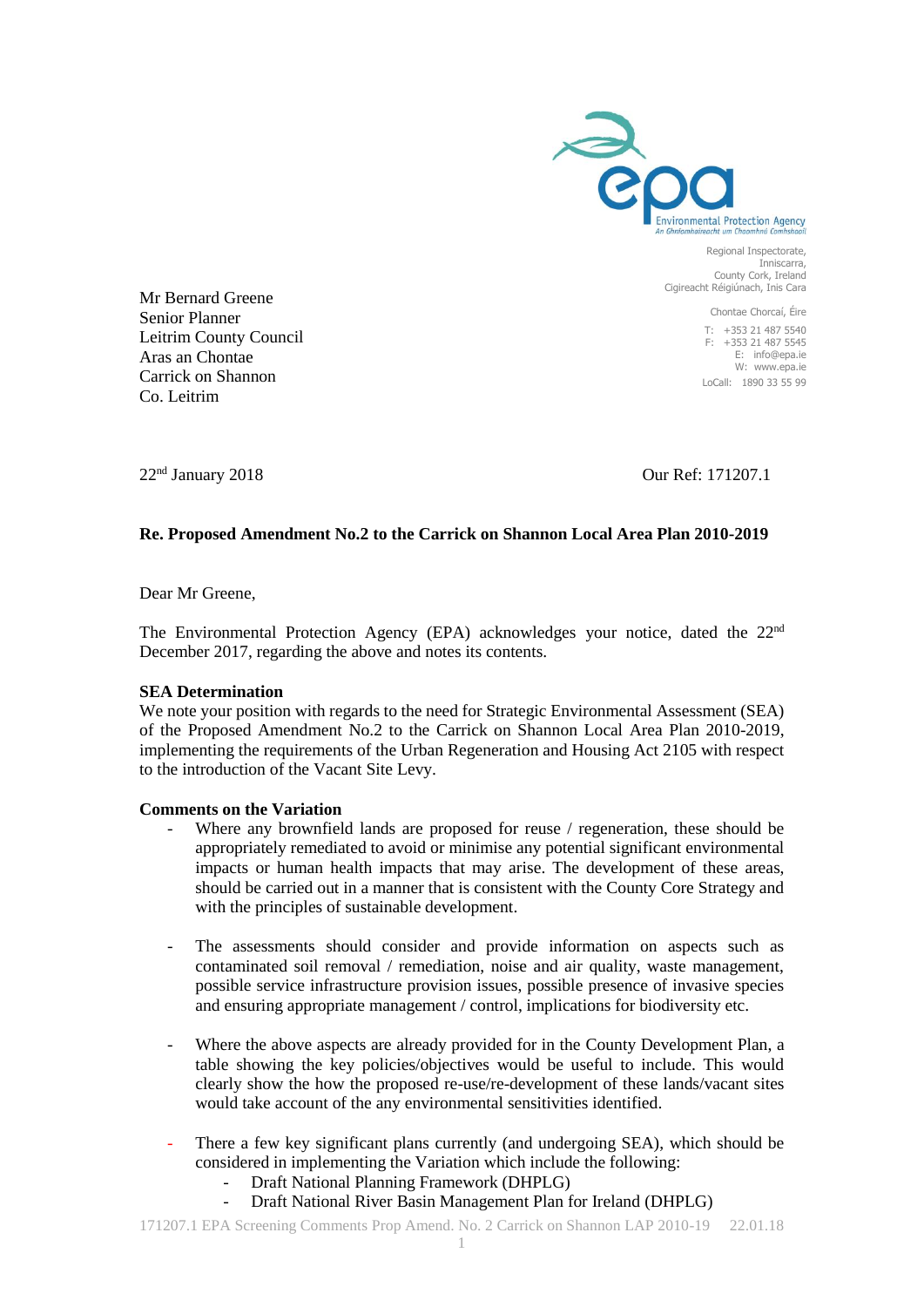#### **Future Modifications to the Variation**

Where changes to the Amendment are made prior to finalisation, or where modifications to the Plan are proposed following its adoption, these should be screened for the potential for likely significant effects in accordance with the criteria as set out in *SEA Regulations Schedule 2A Criteria (S.I. No. 436 of 2004)*.

#### **Infrastructure Planning**

In proposing the Amendment, and any related amendments, variations etc. of the Plan, and in implementing the Amendment, adequate and appropriate infrastructure should be in place, or required to be put in place, to service any development proposed and authorised during the lifetime of the Plan.

#### **Environmental Authorities**

Under the SEA Regulations *(S.I. No. 436 of 2004)*, as amended by *S.I. No. 201 of 2011*, notice should also be given to the following:

- The Minister for Housing, Planning and Local Government
- Minister for Agriculture, Food and the Marine, and the Minister for Communications, Climate Action and Environment, where it appears to the planning authority that the plan or programme, or modification of the plan or programme, might have significant effects on fisheries or the marine environment
- where it appears to the competent authority that the plan or programme, or amendment to a plan or programme, might have significant effects in relation to the architectural or archaeological heritage or to nature conservation, the Minister for Culture, Heritage and the Gaeltacht, and
- any adjoining planning authority whose area is contiguous to the area of a planning authority which prepared a draft plan, proposed variation or local area plan.

A copy of your decision regarding the determination, including, as appropriate, the reasons for not requiring an environmental assessment, should be made available for public inspection at your offices, local authority website and should also be notified to any Environmental Authorities already consulted.

Should you have any queries or require further information in relation to the above please contact the undersigned. I would be grateful if an acknowledgement of receipt of this submission could be sent electronically to the following address:  $sea@epa.e.$ 

Yours sincerely,

Saind galvin

**David Galvin** *Scientific Officer SEA Section Office of Evidence and Assessment Environmental Protection Agency Regional Inspectorate Inniscarra, County Cork*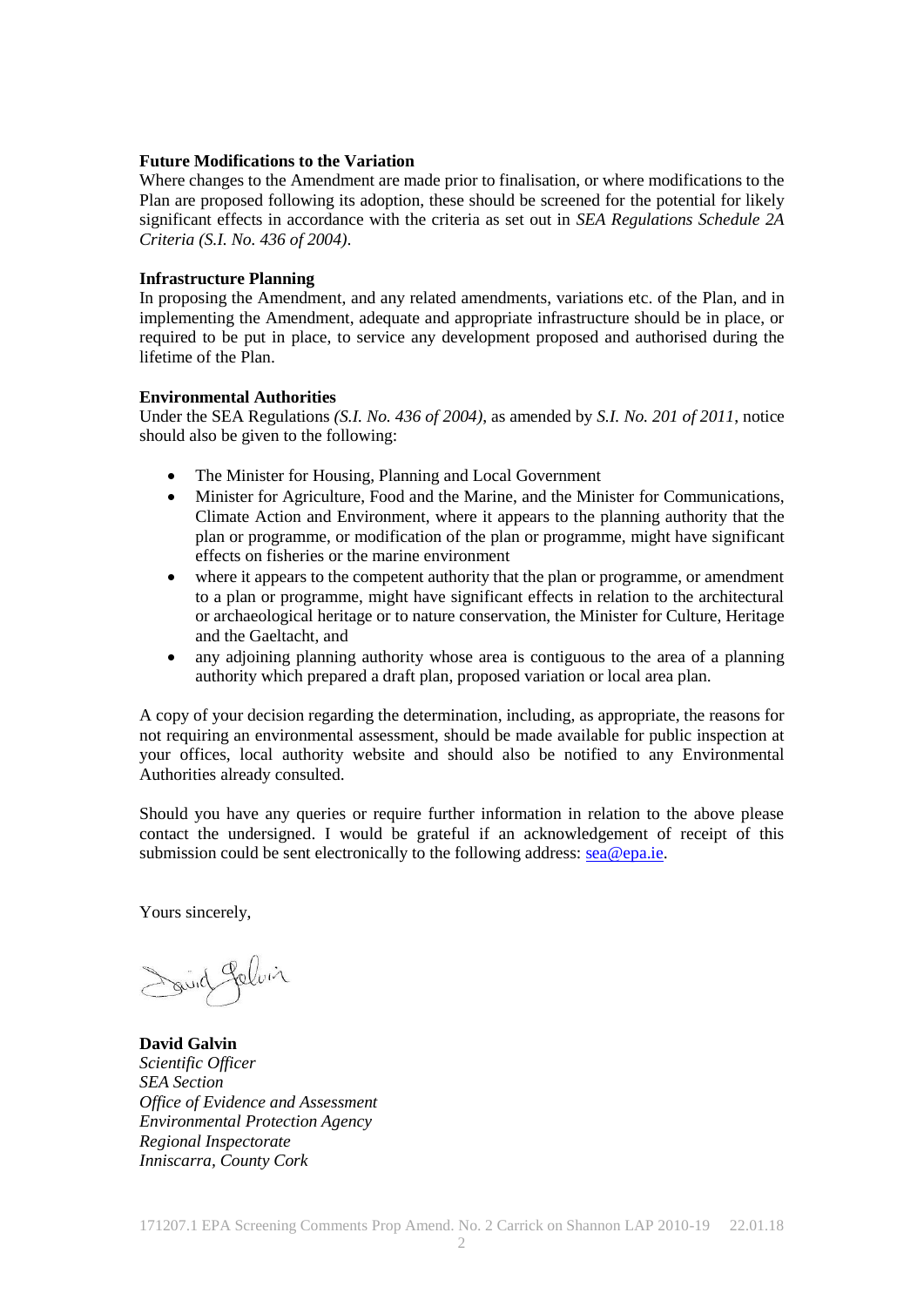Your Ref Our Ref Date 5<sup>th</sup> January 2018 Being dealt with by Email



**Brendan Hegarty** Chief Executive

Planning Department Leitrim County Council Aras an Chontae Carrick-on-Shannon Co Leitrim.

Dear Sir/Madam,

### **RE: SEA and AA Screening of Proposed Variation No. 1 of the Leitrim County Development Plan 2015-2021 and Amendment No. 2 of the Carrick on Shannon Local Area Plan 2010-2019**

I refer to the above notification received on 22<sup>nd</sup> December 2017.

Given the nature of the Variation and Amendment and the previous assessment of the plans, the conclusions reached by Leitrim County Council are justified and reasonable in the context of European sites.

However, it is recommended that Leitrim County Council consult the Northern Ireland Environment Agency in its capacity as the statutory nature conservation body in Northern Ireland.

Yours faithfully

16 Ulentat

Hilda Clements Principal Planning Officer

\_\_\_\_\_\_\_\_\_\_\_\_\_\_\_\_\_\_\_\_\_\_\_\_\_\_\_\_\_\_\_\_\_\_\_\_\_\_\_\_\_\_\_\_\_\_\_\_\_\_\_\_\_\_\_\_\_\_\_\_\_\_\_\_\_\_\_\_\_\_\_\_\_\_\_\_\_\_\_\_\_\_\_\_\_\_\_\_\_\_\_\_\_\_\_\_\_\_\_\_\_\_\_\_\_\_\_\_\_\_\_\_\_\_\_\_\_